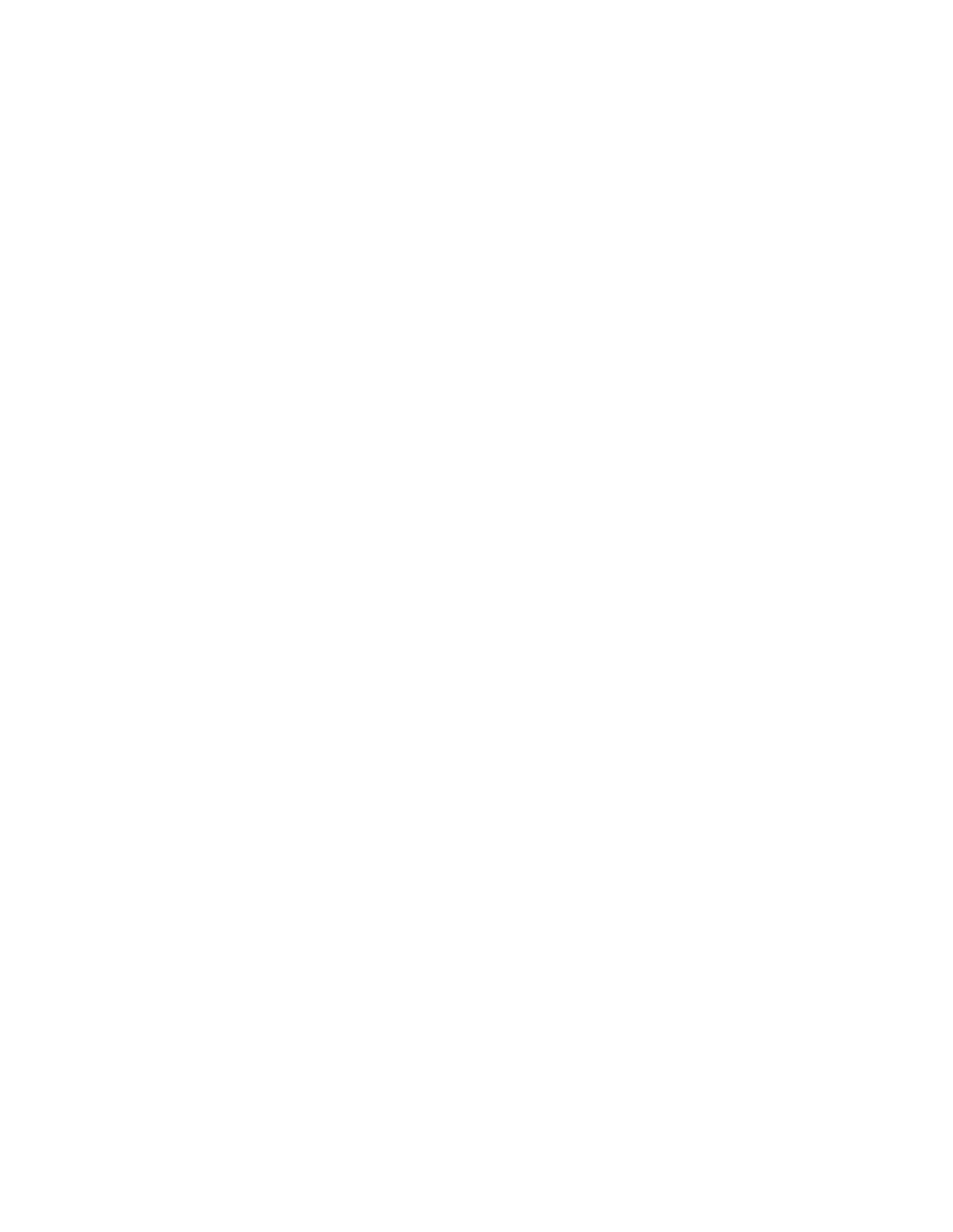# **FATAL CHOICES: ISRAEL'S POLICY OF TARGETED KILLING**

# *Steven R. David*

Israel has openly pursued a policy of targeted killing since the inception of the second intifada in September 2000. The Israelis have identified, located and then killed alleged Palestinian terrorists with helicopter gunships, fighter aircraft, tanks, car bombs, booby traps and bullets. Dozens of Palestinians have been killed, prompting international condemnation, domestic soul searching and bloody retaliation. Given its controversial nature and obvious costs, it is worth considering whether this policy is worth pursuing. Why has Israel embarked on a policy of targeted killings? Has the policy been effective in reducing Palestinian attacks on Israeli civilians? Are targeted killings permitted by Israeli and international law? Is it moral? Most important, is the policy of targeted killing in the Israeli national interest?

The answers to these questions are of critical importance. For Israel, it is necessary to know whether its policy of targeted killings is pragmatically and ethically justified. If it is, it makes sense for Israel to continue or even expand upon this approach. If there are serious shortcomings, they need to be highlighted so that the policy can be modified or discarded. For countries other than Israel, and especially the United States, assessing the worth of targeted killings is hardly less significant. Ever since September 11th, much of the world, with the United States in the lead, has sought ways to counter terrorism. If the Israelis have embarked upon a successful approach, it makes sense to emulate them. If Israeli policy is fundamentally flawed, however, better to understand that now, especially when voices demanding that terrorists be hunted down and killed have grown so loud. Either way, learning from the Israeli experience is central to those seeking to combat the threat from terrorism.

I argue that the policy of targeted killing is in Israel's interests and, subject to certain guidelines, should be retained. I argue this despite my conclusion that

l

Professor Steven R. David is Associate Dean at Johns Hopkins University, Baltimore, Maryland. This paper was prepared for the BESA Center Conference on Democracy and Limited War, 4-6 June 2002; revised July 2002.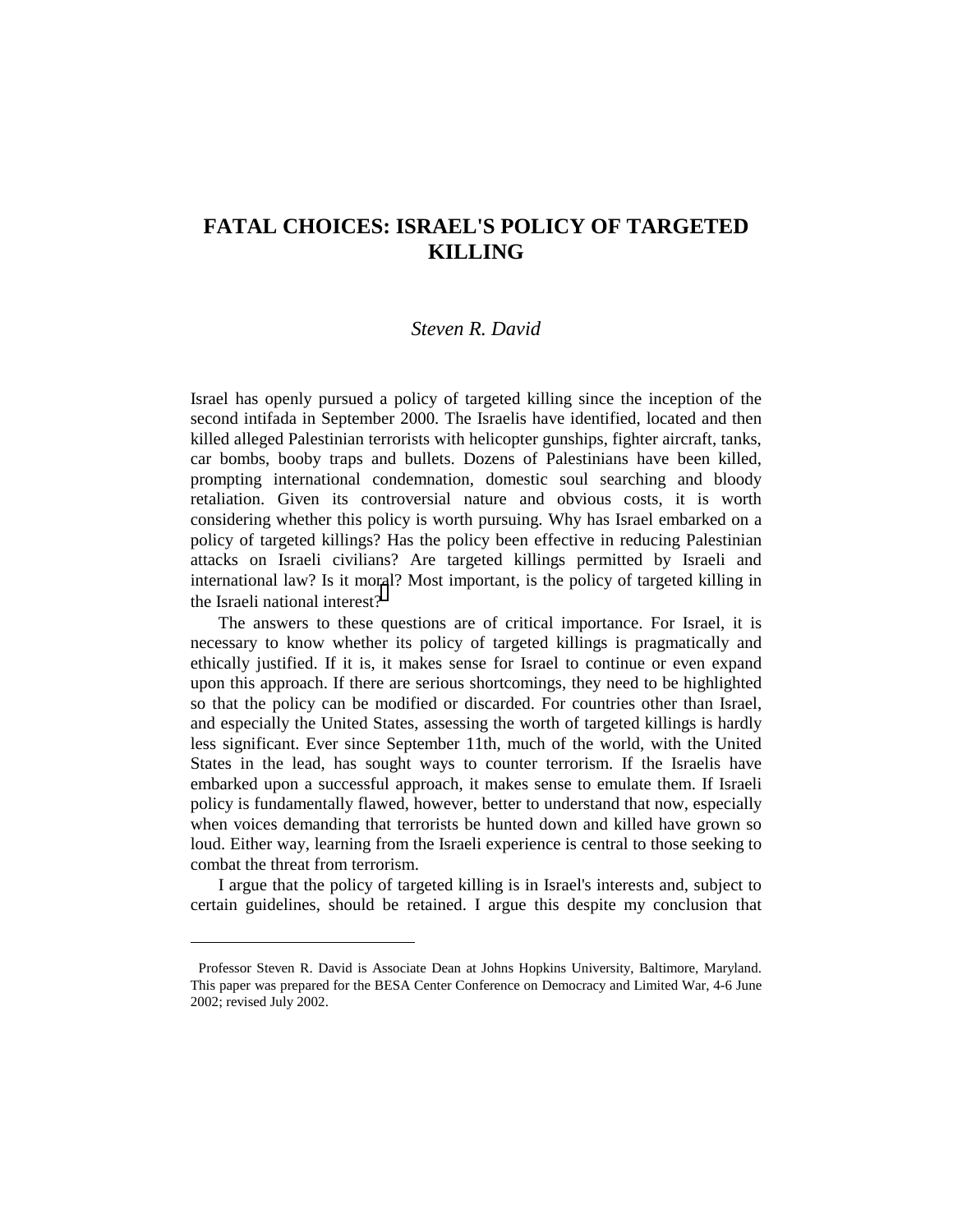targeted killing has not appreciably diminished the costs of terrorist attacks and may have even increased them. Targeted killing is effective, however, in providing retribution and revenge for a population under siege and may, over the long term, help create conditions for a more secure Israel. So long as Israel's adversaries target innocent civilians as a prime goal of their military operations, Jerusalem will have little choice but to continue this practice.

This essay is in five parts. After defining targeting killing, I discuss the Israeli use of this practice from Biblical times to the present. I then consider the effectiveness of this policy in reducing Palestinian terrorism. Next, the legal and normative considerations of targeted killing are examined. My case in support of targeted killing follows. I conclude with some general recommendations for improving the implementation of this policy.

## **I. DEFINITION AND HISTORICAL BACKGROUND**

Targeted killing is the intentional slaying of a specific individual or group of individuals undertaken with explicit governmental approval. It is not "assassination" for three reasons. First, assassination typically has a pejorative connotation of "murder by treacherous means." Whether the Israeli killing of alleged Palestinian terrorists is "treacherous" or not is a debatable proposition that should not be assumed *a priori* by employing loaded terms such as assassination. Second, assassination usually refers to the killing of senior political officials. For the most part—though not exclusively—Israel has focused on killing Palestinian terrorists and those who plan the actual attacks. Finally, Israel itself does not use the term, "assassination", and instead prefers "targeted thwarting" or "interceptions."<sup>[1](#page-24-0)</sup> While it is not necessary to accept Israeli terminology for its actions, neither does it make sense to accept the terminology of its critics. Targeted killing accurately refers to what the Israelis actually do, with a minimum of semantic baggage implying approval or disapproval of their actions.

The practice of targeted killing by Israel is not new. The Bible offers many examples of murders undertaken to advance the political interests of the killer.<sup>2</sup> King David, for example, ordered the killing of the head of his army because he feared his ambitions. In the post-Biblical period, the Zealots of Massada fame freely killed opponents, Jews and non-Jews alike, in a failed effort to defeat the Roman occupiers. Underground Jewish groups in the period before Israeli independence such as the Hagana, Irgun and Lehi often cited Biblical and ancient historical examples to justify their own practices of targeted killing. These groups had little compunction about eliminating individuals who supported the British occupation of Palestine. A few of the victims were prominent political figures,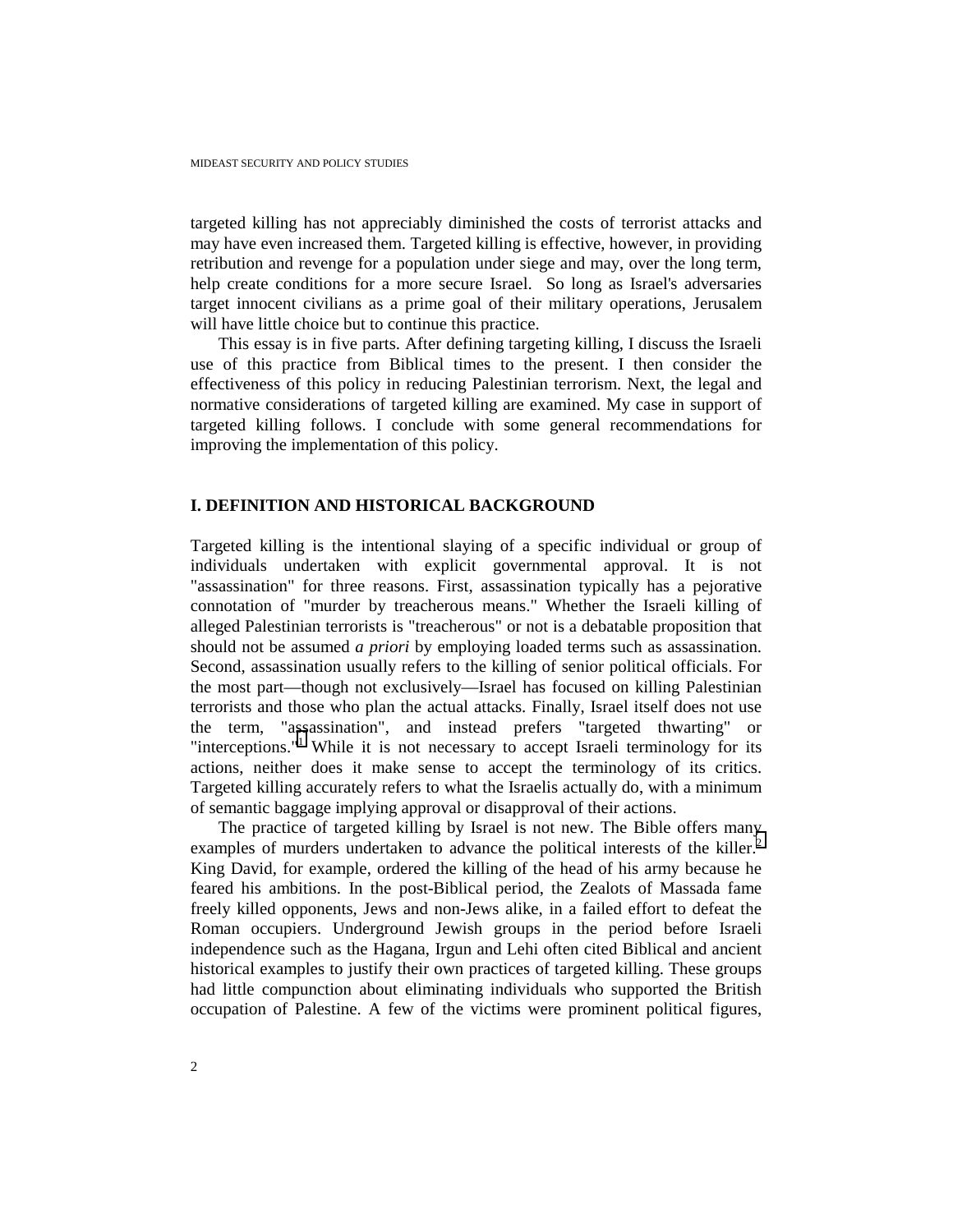such as the mediator Count Bernadette. Most, however, were fellow Jews suspected of being informers.<sup>3</sup> Some of the leaders of these groups, such as Menachem Begin and Yitzhak Shamir, assumed leadership positions in modern Israel. They did so having sanctioned targeted killings in the past and perhaps with the belief that this policy helped them achieve their aims.

From its independence in 1948 to the present, Israel has used the policy of targeted killings to advance its interests. When the intensity of the Arab-Israeli conflict was high, especially if the main antagonist were the Palestinians, the number of targeted killings rose. At times of relative peace, such as just after the signing of the Oslo Peace Accords in 1993, targeted killings dropped. While the numbers may fluctuate, this practice has never totally disappeared. Exact figures are difficult to come by, because the Israelis usually do not publicly acknowledge responsibility for a specific killing. Nevertheless, in most cases it is clear who is responsible. Israeli attacks are characterized by their professionalism, efforts to minimize innocent casualties, and (occasionally) the sophistication of the weapons used (e.g. helicopter gunships and F-16 fighters). The identity of the target also provides a strong indication of Israeli responsibility. The Israeli government will usually refuse comment regarding attacks they mount (except where Israeli involvement is obvious) but will emphatically deny responsibility for operations undertaken by others. In many cases, Israeli sources will unofficially admit to being behind specific attacks.

The persistence of the Israeli policy of targeted killing can be seen by a brief historical overview. Examples of targeted killings provided are meant to be illustrative, not exhaustive. In the 1950s, Israel focused its targeted killings on efforts to halt fedayeen attacks from Egypt. Two senior Egyptian military intelligence officials in charge of fedayeen operations were killed by mail bombs sent by Israeli intelligence.<sup>4</sup> In the 1960s, Israel's policies of targeted killings had another key success when mail bombs were again sent, this time to German scientists developing missiles capable of reaching Israel from Nasser's Egypt. The bombs, sent to the scientists and their families, convinced the scientists to return to Germany, bringing about an end to the missile program.<sup>[5](#page-24-0)</sup>

The administration of the territories following Israel's victory in the 1967 War and an increase in Palestinian terror operations dramatically increased the use of targeted killings by Israel. General Ariel Sharon commanded an anti-terror detachment in 1971 that attempted to eliminate Palestinian militants from Gaza. Often posing as Arab civ[ili](#page-24-0)ans or guerrillas, Sharon's unit killed 104 Palestinians and arrested 742 others.<sup>6</sup> The slaughter of 11 Israeli athletes at the Munich Olympics galvanized the policy of targeted killing as no previous event had done. Israel established "Committee X" chaired by Prime Minister Golda Meir and Defense Minister Moshe Dayan. The Committee oversaw a mission in which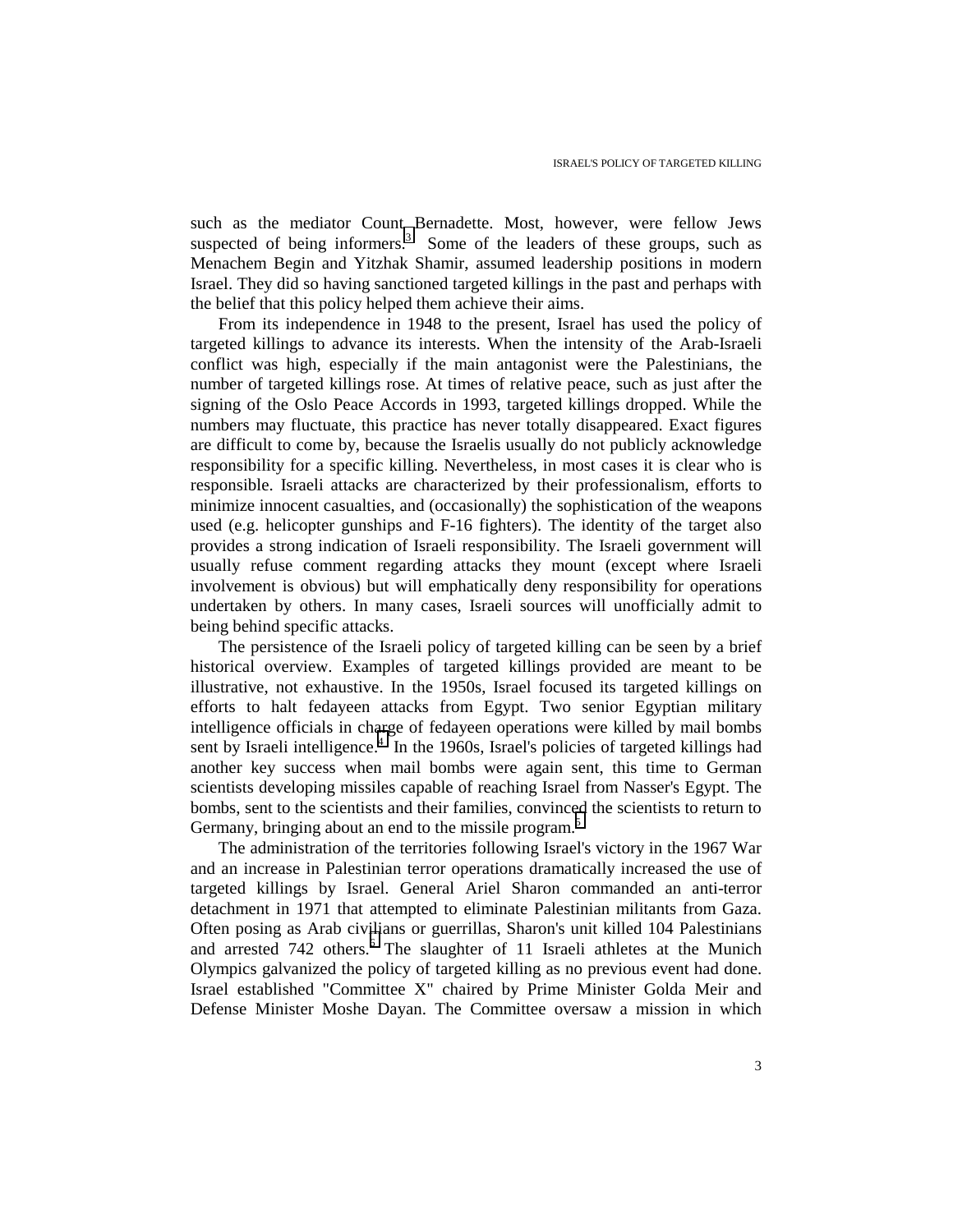agents of the Israeli foreign intelligence service, the Mossad, systematically hunted down and killed the Black September members responsible for the Olympic massacre. Beginning in October 1972, the killings continued over the next year, resulting in thirteen deaths. A Moroccan busboy killed by mistake in Lillehammer, Norway, slowed but did not stop the Israeli effort.<sup>[7](#page-24-0)</sup> Israel's war with the Palestine Liberation Organization (PLO) escalated in April 1973 when three of its leaders were killed in separate apartments in Beirut. Ehud Barak, the future prime minister, led the successful operation.

The 1980s saw Israel attempt to kill two Palestinian leaders, one of which was successful. The failed effort occurred following the Israeli intervention into Lebanon in the spring of 1982, when Israel tried several times to kill PLO leader Yasir Arafat. Despite the use of booby-trapped cars and air attacks, Arafat was able to escape unscathed. An Israeli sniper reportedly had Arafat in his sights during the PLO's withdrawal from Beirut, but he was not given the order to s[ho](#page-24-0)ot given the presence of American and other diplomats at the farewell ceremony.<sup>8</sup> In February 2002, Prime Minister Ariel Sharon lamented that Israel had not killed Arafat in Lebanon when it had the chance to do so. Israeli efforts proved more successful in killing Arafat's second-in-command, Abu Jihad (Khalil el-Wazir) by an Israeli hit squad in Tunisia in the spring of 1988. The decision to kill Abu Jihad stemmed from his planning of several terrorist activities against Israel, including the bloody hijacking of an Israeli bus in March 1988. More important, the Israelis saw Abu Jihad as an irreplaceable leader who held the PLO together and was key to the success of the first Arab intifada. Ehud Barak reportedly planned the joint Army/Mossad raid that killed Abu Jihad drawing from his 1973 Beirut experience.<sup>9</sup>

Three major efforts at targeted killing took place in the 1990s, one successful, one a failure, and one achieving mixed results. The successful operation killed Palestinian Islamic Jihad head, Fathi Shikaki in Malta in October 1995. No competent successor emerged to replace Shikaki, producing disarray in Islamic Jihad. The organization limped along for several years, unable to mount any serious attacks against Israeli interests.<sup>10</sup> The mixed outcome stemmed from the January 1996 killing of Yahya Ayyash, known as "the engineer," in Gaza. Ayyash was killed while speaking on a mobile telephone that had been booby-trapped by the Israeli domestic intelligence agency (Shin Bet). Ayyash had been one of Hamas' most skilled and prolific bomb makers whose handiwork proved critical to many terror attacks against Israel. Although Jerusalem succeeded in removing a key figure from Hamas, Ayyash's death also unleashed four suicide bus bombings in the next two months, killing more than fifty Israelis. Finally, in an embarrassing, almost comic episode, the Israelis failed to kill Khaled Meshal, the chief of Hamas' political bureau in Amman, in September 1997. Two Mossad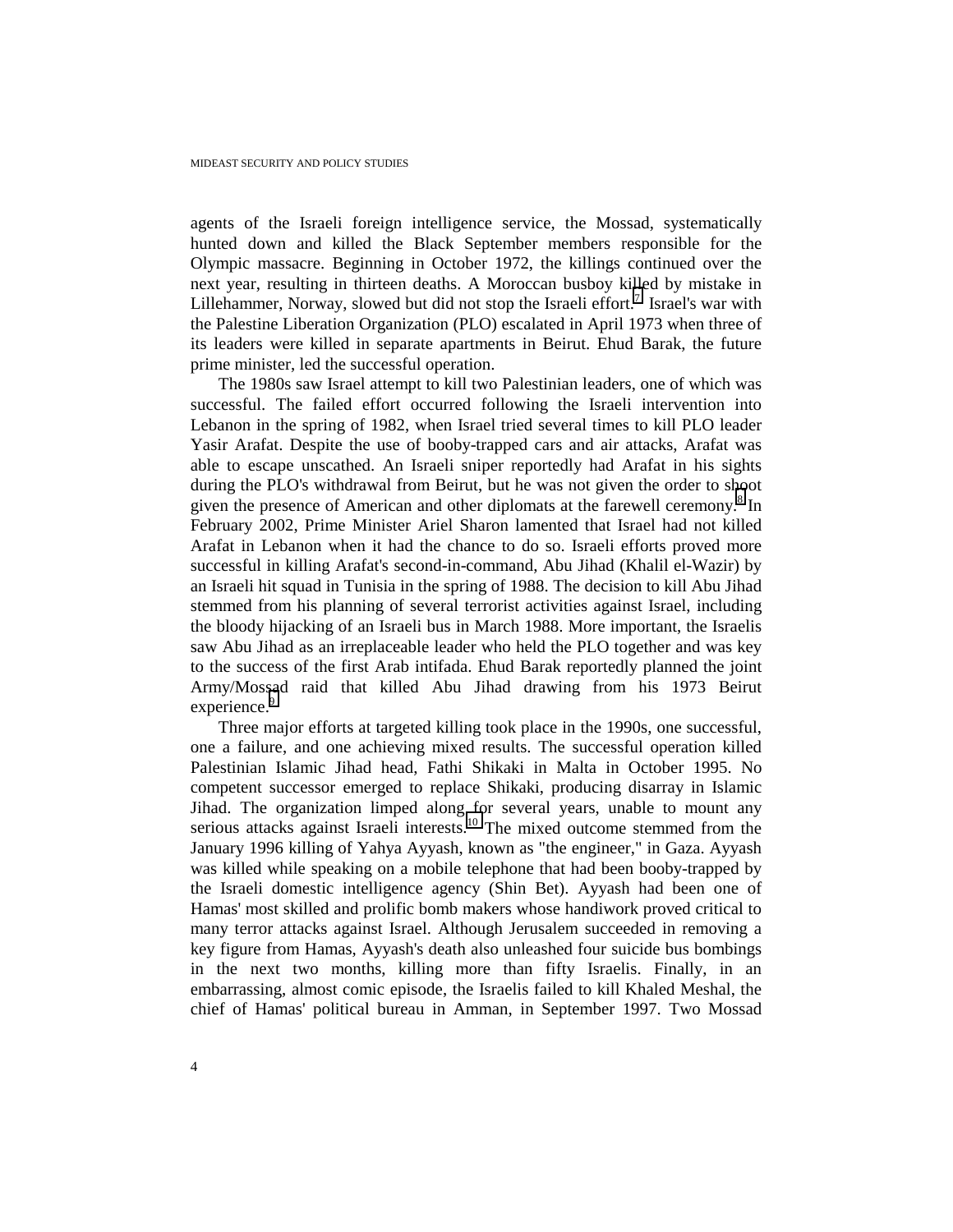agents succeeded in poisoning Meshal, but were captured by Jordanian authorities before they could leave Jordan. In order to secure the return of the two operatives, Israeli Prime Minister Benjamin Netanyahu agreed to provide the antidote for the poison (thus bringing about Meshal's recovery) and released Hamas' founder, Sheik Ahmed Yassin from an Israeli prison. As a result of this episode, Israel damaged relations with Jordan, a friendly Arab country, and infuriated Canada when it was revealed that the Mossad agents had used Canadian passports. Most important perhaps, the aura of invincibility and shrewdness that surrounded Mossad had been badly compromised. $^{11}$ 

#### *Targeted Killings During the Second Intifada*

A wave of targeted killing began in November 2000 as an outgrowth of the second Palestinian intifada. Following the failure of the Camp David accords in the summer of 2000 and Ariel Sharon's visit to the Temple Mount in late September, the Palestinians unleashed a violent revolt against Israel. Unlike the first intifada, in which the ratio of Palestinians to Jews killed was roughly 25 to 1, in the second intifada a well-armed Palestinian force, making free use of suicide bombers, reduced that proportion to three to one.<sup>12</sup> Israel responded to these increasingly lethal attacks with military incursions into Palestinian-controlled areas, increased use of checkpoints to control Palestinian movements, and a dramatic rise in the slaying of Palestinian militants.

In one sense, there was nothing new about Israel's policy of targeted killing during the second intifada. As indicated above, Israel has pursued targeted killings throughout its history. What was new was the scale of the effort—never have so many militants been killed in such a short span of time. Also new were some of the tactics, particularly the use of helicopter gunships to execute individuals. Because of the extent of the campaign and the obvious use of Israeli military assets, the Israeli government has been forced to acknowledge its role in targeted killings to a much greater extent than previously, although it still refuses to routinely claim responsibility for its operations.<sup>13</sup>

Several high-ranking Palestinians have been killed during the second intifada. They include the head of the Palestinian Front for the Liberation of Palestine (PFLP), Abu Ali Mustafa, the Secretary-General of the PFLP, Mustafa Zibri, and one of the leaders of the Tanzim movement, Raed al-Karmi. Most of those killed, however, were mid-level fighters, important enough to disrupt a terrorist cell but not so important as to provoke murderous retaliation. The targets of the attack usually knew they were being sought. Israel identified them through its intelligence apparatus and through collaborators. The Israelis claim they only target those who are on their way to a terrorist attack or are actively planning one. During the early months of the second intifada, when the Israelis had ongoing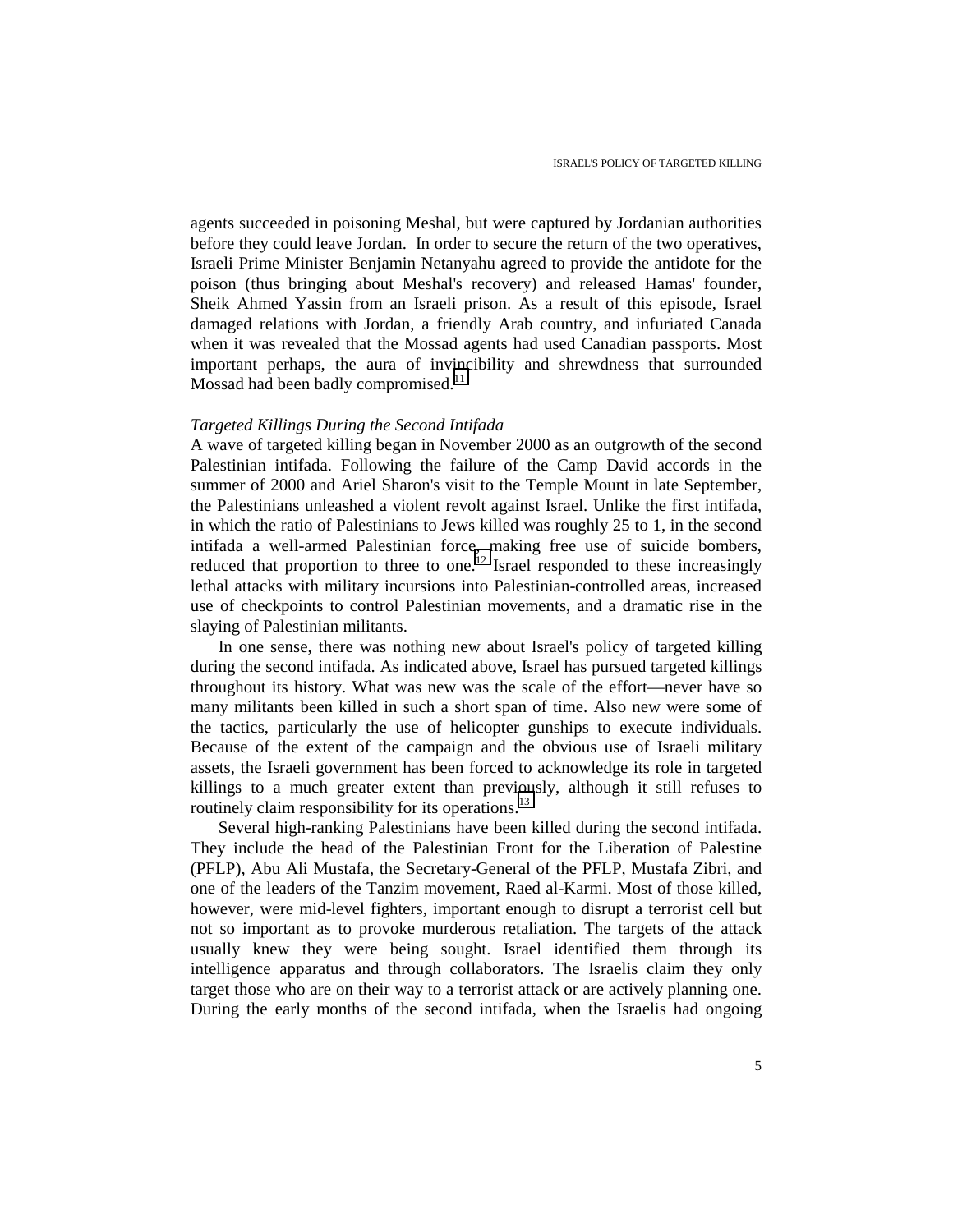talks with the Palestinian Authority (PA), they would hand over a list to the PA of the suspected terrorists. If the PA did not arrest the individuals, Israel killed them.<sup>14</sup> Once talks broke down with the PA in the spring of 2002, it is not clear if the Israelis attempted to provide a list for the Palestinians before taking action.

# **II. HOW EFFECTIVE IS THE POLICY OF TARGETED KILLING?**

There is no question that Israel's policy of targeted killing has hurt the capability of its Arab adversaries to prosecute attacks against Israel. Terrorism is essentially an offensive action, making counter-offensive actions such as targeted killing an especially effective response. It is exceedingly difficult for Israel to defend itself from terror attacks or to deter terror attacks by Palestinians. In terms of defense, there are literally tens of thousands of targets in Israel for Palestinian terrorists. Power stations, government bureaus, bus depots, airports, skyscrapers, open-air markets and sport stadiums—the list is endless. It is impossible to defend them all, especially against a determined adversary that can choose the time and place of attack. Although, as discussed below, some level of deterrence of terrorism is achievable, dissuading potential terrorists is not easy when they are eager to die for their cause. In such situations, the best response to terrorism is to go on a counter-offensive, that is, to eliminate the terrorist threat *before* it can be launched. One of the most successful means of eliminating terrorists before they can strike is the policy of targeted killing.<sup>15</sup>

As alluded to above, Israel has achieved some notable triumphs from its policy of targeted killing. In the 1950s, terrorist infiltration from Egypt lessened as a result of the killing of Egyptian intelligence officers in charge of the operation. In the 1960s, Nasser's plan to build ballistic missiles capable of reaching Israel collapsed when his German scientists fled in the wake of Israeli mail bomb attacks. Black September was all but destroyed as a functioning terrorist organization in the 1970s, following the Israeli campaign to avenge the Munich massacre. The 1995 Israeli assassination of Islamic Jihad leader Shikaki in Malta undermined the effectiveness of this group for several years, as successors struggled over policy and power. $16$ 

Several other benefits of Israel's policy of targeted killing became apparent from its heightened practice during the second intifada. First, targeted killings have impeded the effectiveness of Palestinian terrorist organizations where leadership, planning, and tactical skills are confined to a few key individuals. There are a limited number of people who have the technical ability to make bombs and plan attacks. If these people are eliminated, the ability to mount attacks is degraded. There is some evidence that targeted killings have reduced the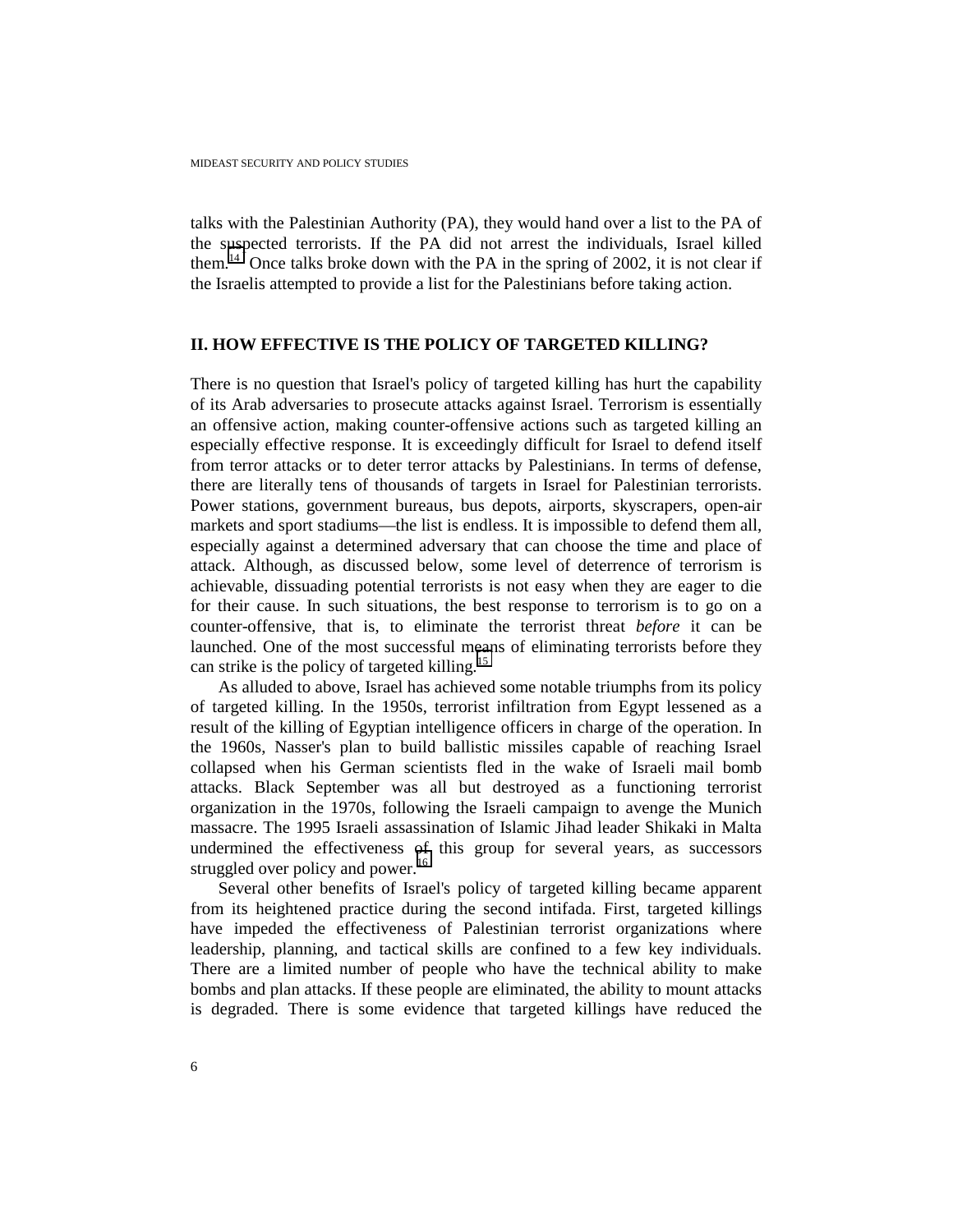performance of Palestinian operations. The large number of intercepted suicide bombers (Israelis estimate they stop over 80 percent of attempts) and poorly planned attacks (e.g. suicide bombers who appear with wires sticking out of their bag or detonations that occur with little loss of life) indicates that there are problems either with the organization of the operations or those available to carry them out.<sup>17</sup> There are individual leaders whose charisma and organizational skills keep a group together. If they are eliminated, they are not easily replaced.<sup>18</sup> Shikaki of the Islamic Jihad falls into this category.

Another clear benefit of targeted killing is keeping would-be bombers and bomb makers on the run. When the Israelis informed the Palestinian Authority who they were after, this information was often passed to the targeted individuals so that they knew they were being hunted. Some voluntarily chose to place themselves in Palestinian custody to avoid being slain. The threat they posed to Israel was consequently diminished. There are numerous accounts of others on the "hit" list taking precautions against being killed such as sleeping in a different location every night and not letting others know of their whereabouts.<sup>19</sup> Even for those Palestinians who have not been told they are being hunted, the very possibility they might be targeted is likely to cause a change in behavior. Time and effort undertaken to avoid Israeli dragnets are time and effort not undertaken to plan or carry out operations against Israel.

Targeted killing also acts as a deterrent. In one sense, it appears virtually impossible to deter people willing and even eager to lose their life. But behind every suicide bomber are others who might not be as ready for martyrdom. The large number of Palestinian commanders who surrendered meekly to Israeli forces during the large-scale military incursions in the spring of 2002 lends support to the notion that many senior officials do not wish to die for their cause. It is also reasonable to assume that there are skilled, capable Palestinians who do not engage in terrorist operations for fear of Israeli reprisals. Most important, there is strong evidence that the policy of targeted killing hurts Palestinian organizations to the extent to which they are willing to alter their behavior. Israeli Prime Minister Ariel Sharon met with three Palestinian leaders (though not Yasir Arafat) on January 30, 2002. When Sharon asked the Palestinians what they wanted from him, first on their list was an end to targeted killings.<sup>20</sup> Islamic Jihad and Hamas agreed to refrain from launching attacks in pre-1967 Israel in December 2001 so long as Israel refrained from killing its leaders. Although the cease-fire eventually broke down, their willingness to abide by the cease-fire, even temporarily, indicates the deterrent power of targeted killing.

Targeted killing is popular with the Israeli public. A poll published by *Ma'ariv* in July 2001 found that 90 percent of the Israeli public supported the policy. There appears to be a near-universal belief that targeted killing represents an appropriate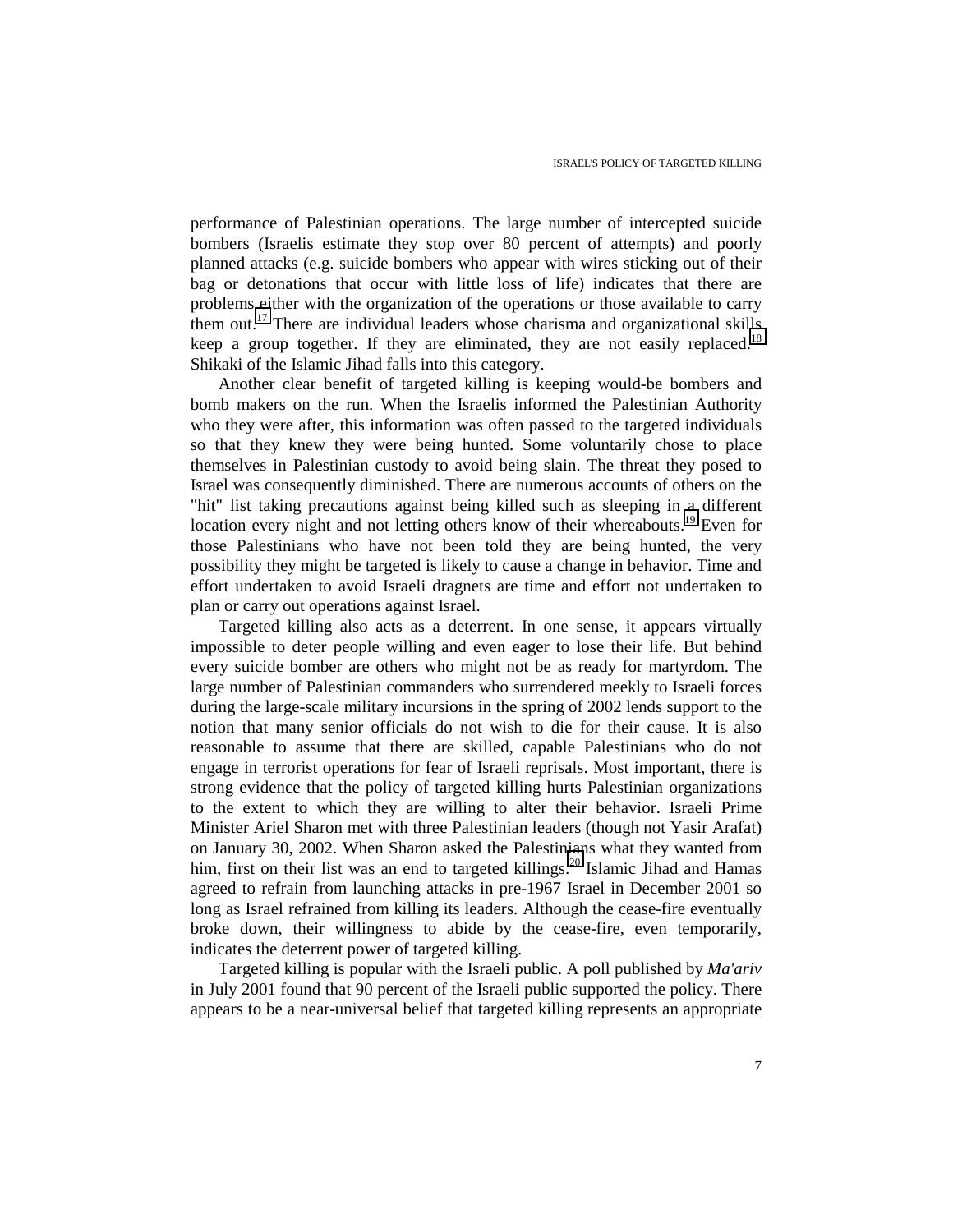response to the terror attacks that afflict the population. No other Israeli policy, including incursions into Palestinian territory, arrests of militants, the erection of a wall, or forced transfer of Palestinians from the territories to neighboring Arab countries enjoys the support received by targeted killing. Since the approval spans the Israeli body politic, it is well received by a coalition government representing diverse Israeli views. Democracies follow public opinion and targeted killing is a policy that has never lost favor with the Israeli electorate.

Targeted killing has also proven effective in the battle for public relations throughout the world. Although Israel has been criticized in the media for slaying Palestinian militants, the criticism has been far less than afforded other policies. When, for example, Israel attacks Palestinian cities, there is no lack of coverage of the innocent deaths that result or the widespread suffering imposed on a mostly non-combatant society. Targeted killings, at least, focus on specific adversaries who mean Israel harm. That there is rarely television coverage of the actual operation is another benefit. $^{21}$  $^{21}$  $^{21}$ 

In sum, the policy of targeted killing has prevented some attacks against Israel, weakened the effectiveness of terrorist organizations, kept potential bomb makers on the run, deterred terrorist operations, gained the support of the overwhelming percentage of the Israeli population, and done so while largely avoiding the sharp glare of publicity. It has not prevented all acts of terrorism, nor can it. But as part of a larger array of policies, including blockades, checkpoints, and incursions, it is seen to be a successful response to an intolerable threat.

## *The Limited Effectiveness of Targeted Killing*

There are also strong arguments that targeted killing is an ineffective and even harmful policy for Israel to follow. No compelling evidence exists that targeted killing has reduced the terrorist threat against Israel. By May 2002, after eighteen months of targeted killings carried out at an unprecedented scale, the number of Israeli victims of Palestinian terror had reached an all-time high of nearly 500. It is, of course, always possible to assert that the number of Israeli deaths would have been even greater if not for the targeted killing. But this is an unfalsifiable proposition that is based more on faith than on reasoned analysis.

It is not difficult to understand why targeted killing has not been effective in stopping terrorism. Political entities promoting terror against Israel such as Hamas, Islamic Jihad and the Palestinian Authority are very decentralized. They are made up of many cells, the destruction of some having little or no impact on others. Moreover, the number of young men (and women) who are willing and eager to be suicide bombers appears to be virtually limitless. Outfitting these martyr wannabes with primitive bombs capable of wreaking murderous assaults appears to be relatively easy—at least within the capability of many Palestinians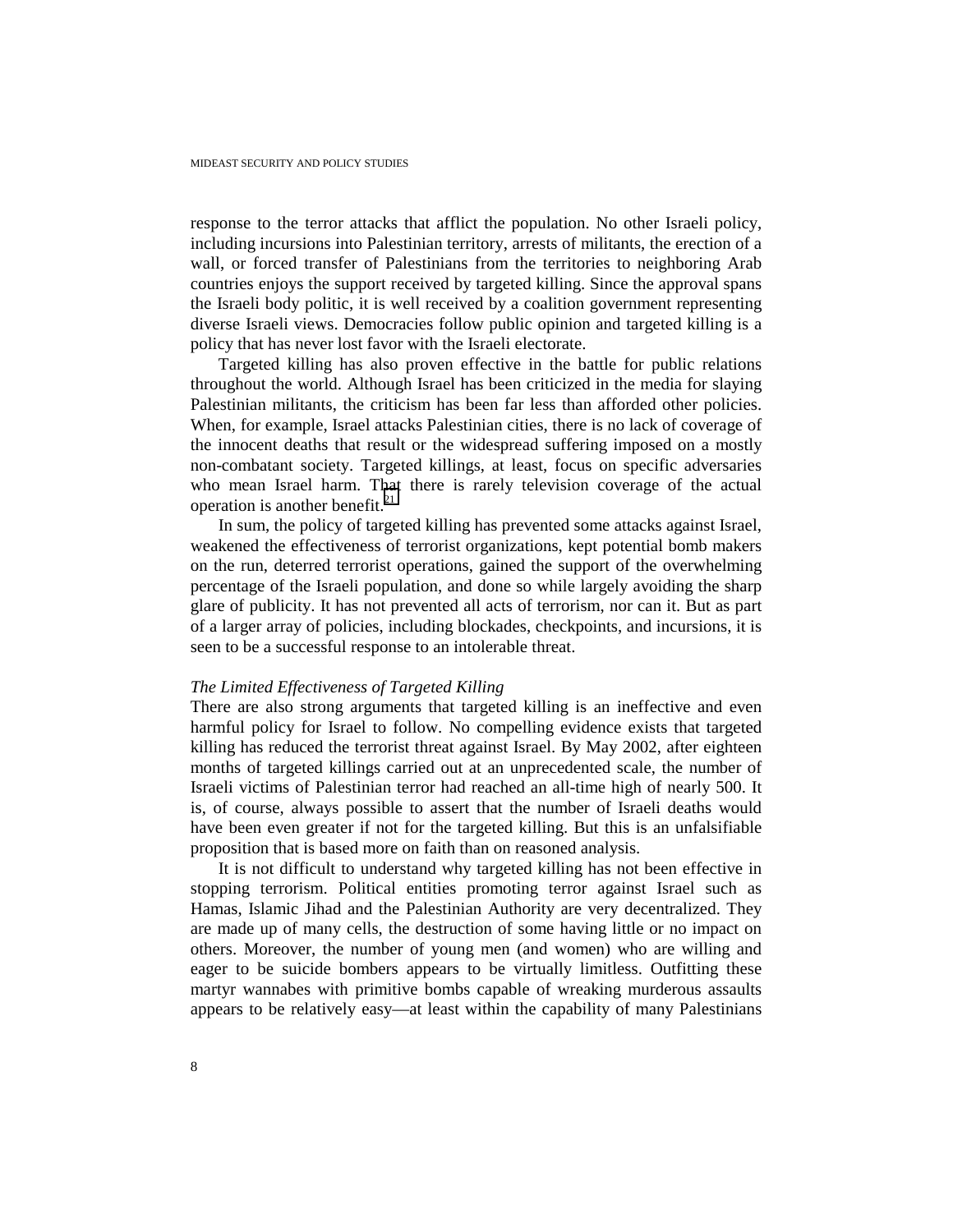who the Israelis have not yet killed. No greater evidence of the failure of Israeli policy exists than the dramatic escalation of terrorist attacks and Israeli casualties in the first half of 2002, after more than a year of targeted killings.

A much stronger case can be made that targeted killing actually increases the number of Israelis killed, by provoking retaliation, than it saves lives by eliminating key terrorists. Four examples of targeted killing that produced a murderous response are especially compelling. First, as mentioned above, the Israeli killing of "the engineer" Yehiya Ayash in January 1996 provoked four retaliatory suicide bombings of buses, killing more than 50 Israelis. Second, the first-ever killing of an Israeli cabinet minister occurred in October 2001, when members of the PFLP killed Rehavam Ze'evi. The PFLP stated it killed Ze'evi in retaliation for the Israeli killing of its leader, Mustafa Zibri, two months earlier. Third, the January 2002 targeted killing of Tanzim leader, Raed al-Karmi ended a cease-fire declared by Yasir Arafat the previous month. During that tenuous ceasefire, the violence of the intifada had been reduced to its lowest point since its inception. Following the slaying of Karmi, however, the Palestinians unleashed an unprecedented wave of suicide bombers, killing large numbers of Israelis. Both Fatah leader Marwan Barghouti and senior Israeli military officers agreed that Karmi's killing transformed a situation of relative calm into one of murderous violence. Even more important, Karmi's death reportedly caused the Al-Aksa Brigades—a secular group owing allegiance to Fatah—to engage in suicide bombings. Previously, only Islamic Jihad and Hamas employed this weapon. The result was record casualties among Israelis combined with the added complication of having to confront women suicide bombers (which Islamic Jihad and Hamas have not employed) as well as men.<sup>22</sup> Finally, the Israeli killing of Hamas leader, Sheik Salah Shehada, in July 2002, derailed what many believed to be promising negotiations. Only days before Shehada's death, Israel had been engaged in serious talks with Palestinian leaders. The Palestinians put forth a proposal that called for a cease-fire and Palestinian promises to provide for Israeli security in exchange for an Israeli withdrawal from West Bank cities. The Palestinians also pledged, "From this moment forward, we will end attacks on innocent, noncombatant men, women and children." It is impossible to know whether these talks would have amounted to anything because the Israeli killing of Shehada (and 14 innocent civilians) derailed the negotiations, after which renewed violence (including a suicide bombing attack on Hebrew University) quickly followed.<sup>23</sup>

Targeted killing also hurts Israeli interests by removing current adversaries who may prove to be useful negotiating partners in the future. One of the vexing problems confronting Israeli decision makers is the absence of any credible alternatives to the failed leadership of Yasir Arafat. This problem exists mostly because of the corrupt and dysfunctional politics of the Palestinian Authority. But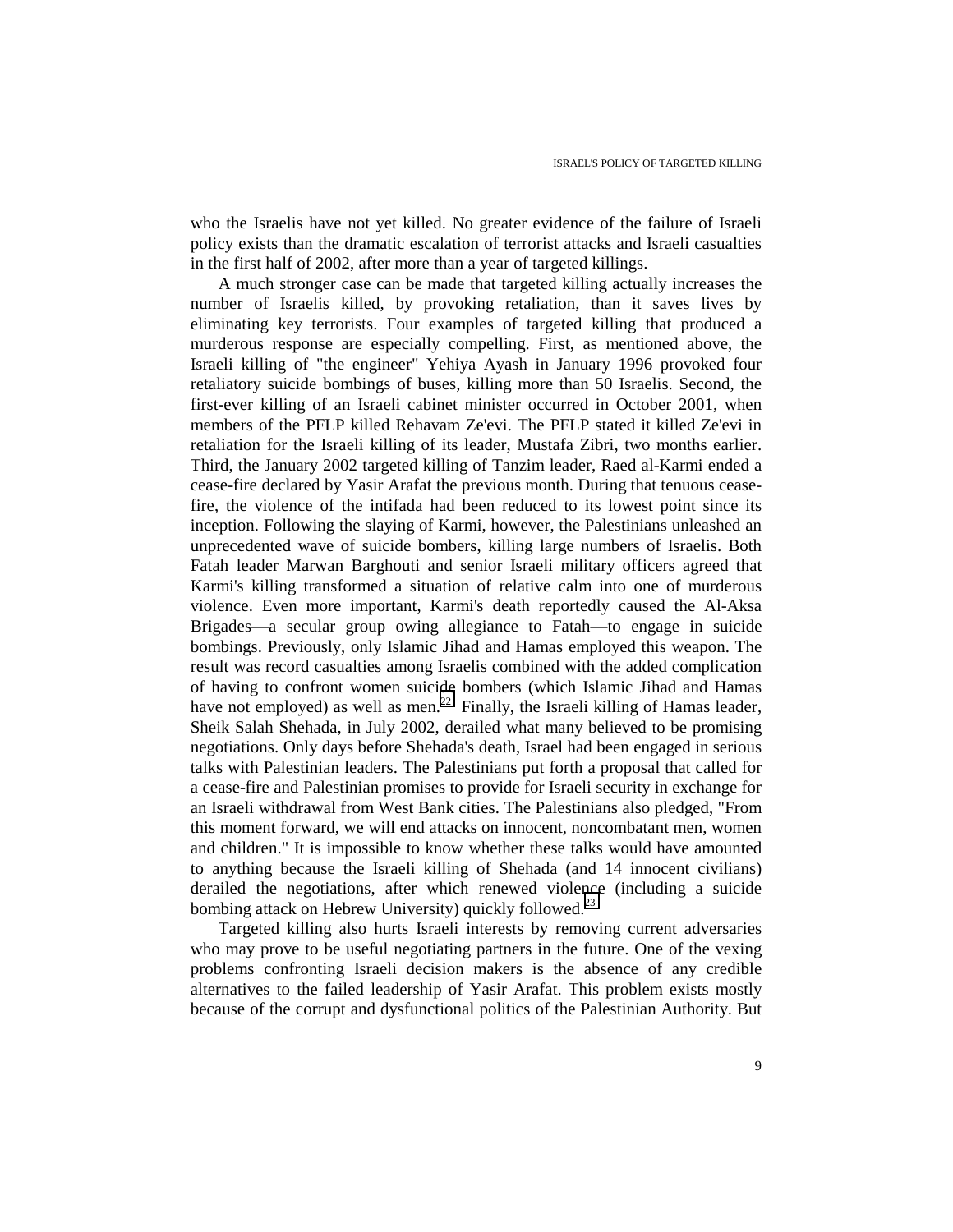Israeli actions, particularly its policy of targeted killing, have also contributed to this situation. When Israel killed Arafat's second-in-command, Abu Jihad, in 1988, it eliminated not only an individual behind several bloody operations, but also someone on the right wing of the PLO who many saw as a pragmatist capable of making peaceful compromises. As Ezer Weizman, then a member of the Israeli cabinet, remarked referring to Abu Jihad's killing, "We are trying to find Palestinians to talk to us. We are trying to get the US to bring the two sides together. I don't think the assassination contributes to this. Liquidating individuals will not advance the peace process."<sup>24</sup> Reported Israeli efforts to kill Marwan Barghouti fall into the same trap. Barghouti, who was taken prisoner in April 2002 in a major military sweep, supposedly was marked for execution. Only a mistake in communications resulted in his being imprisoned instead. Barghouti is widely considered as a reasonable alternative to Arafat. Like virtually every potential successor to Arafat, however, Barghouti has been implicated in terrorist acts against Israelis, hence the reported decision to have him killed. If Israel kills everyone who has been involved in terrorism, however, there will be no one left with any standing among the Palestinians with whom to negotiate. When targeted killing eliminates those who can potentially arrange a settlement, Israeli interests are severely damaged.

The policy of targeted killing also hurts Israel's security by damaging the effectiveness of its intelligence organizations. By diverting scarce resources away from the collection and analysis of intelligence on the threat posed by adversarial states, Israel runs the risk of paying less attention to existential threats in order to combat critical but less than vital challenges to its security. Following the Munich Olympics massacre, Israel focused much of the attention of its intelligence services on tracking down and killing the perpetrators. This effort may have led, in part, to diverting Israel's attention away from the growing threat posed by Egypt and Syria, which led to Israel being caught by surprise at the outbreak of the October 1973 War.<sup>25</sup> Even where the effect is not so dramatic, targeted killing can hurt Israel's ability to gather critical intelligence. Locating and killing key Palestinian terrorists requires timely intelligence, much of which can only be supplied by informers. Given that a limited number of people will know the whereabouts of the targets, it will not be difficult to isolate those who have collaborated with Israel. Increasing reports of informers being killed during the second intifada, with their bodies publicly displayed, may partly be a result of their identities becoming known as a result of the targeted killing policy.<sup>26</sup>

Israel's policy of targeted killing has produced worldwide condemnation. UN Secretary-General Kofi Annan repeatedly urged Israel to end targeted killings, saying it violates international law and undermines efforts at achieving a Middle East peace. In the United States, Secretary of State Colin Powell has also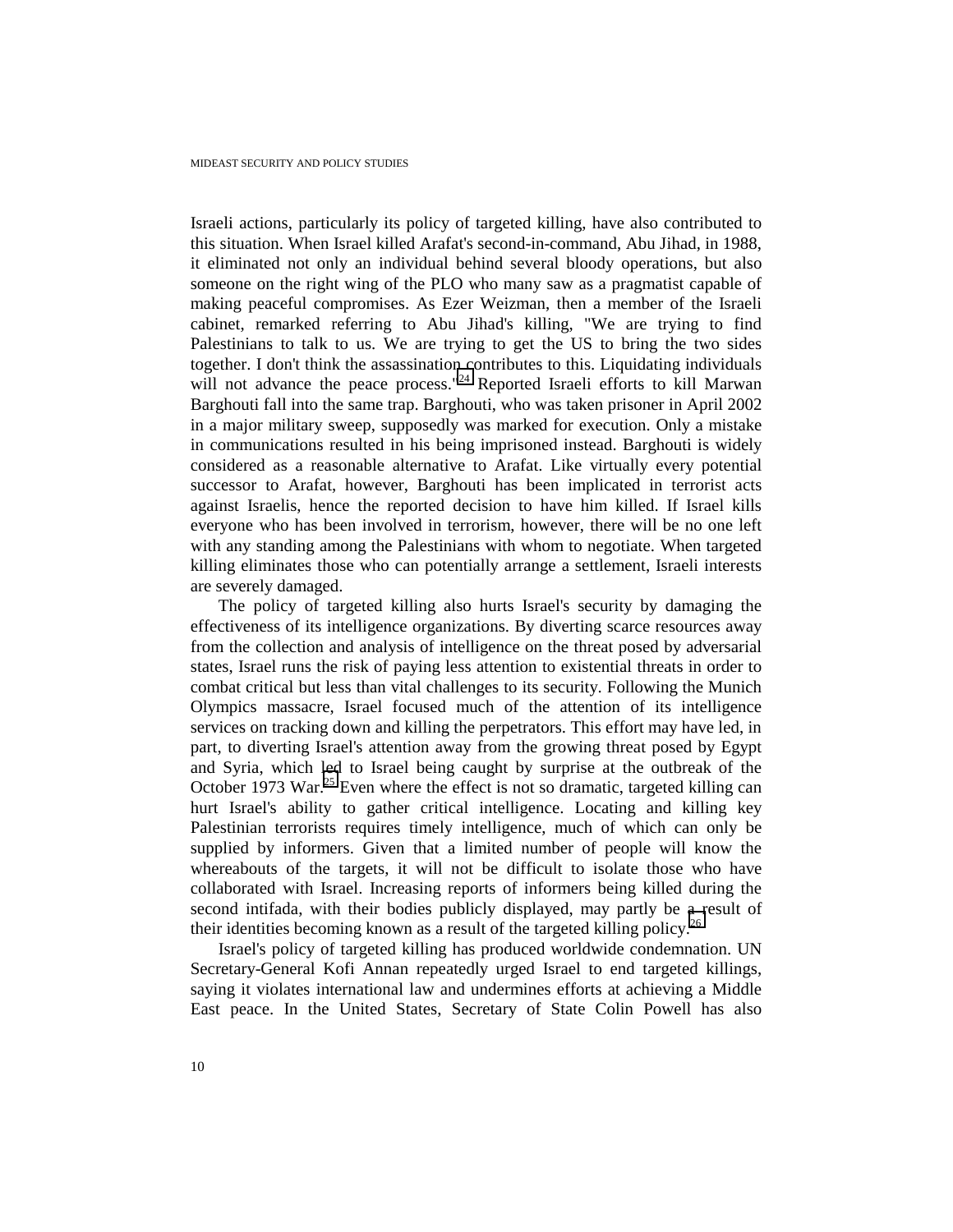condemned the policy, declaring at one point, "We continue to express our distress and opposition to these kinds of targeted killings and we will continue to do so." $^{27}$ While serving as American Ambassador to Israel, Martin Indyk provided a harsh criticism of targeted killing on Israeli television saying, "The United States government is very clearly on the record as against targeted assassinations." They are extrajudicial killings, and we do not support that."<sup>28</sup>

The European Union and, of course, the Arab states, have also been vocal in their condemnation of Israel for killing Palestinian militants. Although the criticism from the United States abated some in the aftermath of the September 11th terror attacks, Israel nonetheless faces continuing international disapproval as a result of following this policy. This is especially the case when, as often happens, innocent Palestinians are killed in the course of Israeli operations. The July 2002 slaying of Hamas leader Shehada provoked especially harsh criticism including from the United States—since 14 innocent bystanders (nine of whom were children) also died in the bombing attack. In its struggle for worldwide support, there is little question that the policy of targeted killing hurts Israel's standing.

Selectively killing Palestinian terrorists enhances the effectiveness of Palestinian attacks by encouraging new recruits for suicide bombings. Each time the Israelis kill a would-be suicide bomber or Palestinian official, a "martyr" is created. Palestinian organizations feverishly publicize and romanticize the victims by putting on lavish funeral processions and displaying the "martyr's" pictures. At these funerals, it is common to see dozens of young men (and women) pledging their willingness to become suicide bombers. Some of this, undoubtedly, is just for show. But as the spike in suicide bombings beginning in early 2002 attest, the supply of suicide bombers does appear to have grown.

Inasmuch as becoming a victim of an Israeli targeted killing has become a badge of honor among Palestinians, when the Israelis slay an alleged terrorist they unwittingly enhance the popularity of the organization to which he or she belonged. Many of the targets of Israel's attacks have come from Hamas and Islamic Jihad. These organizations then exploit their casualties in a manner designed to curry support among the Palestinian people. With public opinion polls showing skyrocketing approval of these groups, their efforts appear to be succeeding. In an effort to compete with Hamas and Jihad's success, Arafat's organizations dramatically stepped up their own terrorist attacks in 2002. A competition developed as to which group could launch the most costly attacks against Israel. The policy of targeted killing, by affording prestige to those planning and committing these attacks, has encouraged that which it most seeks to deter.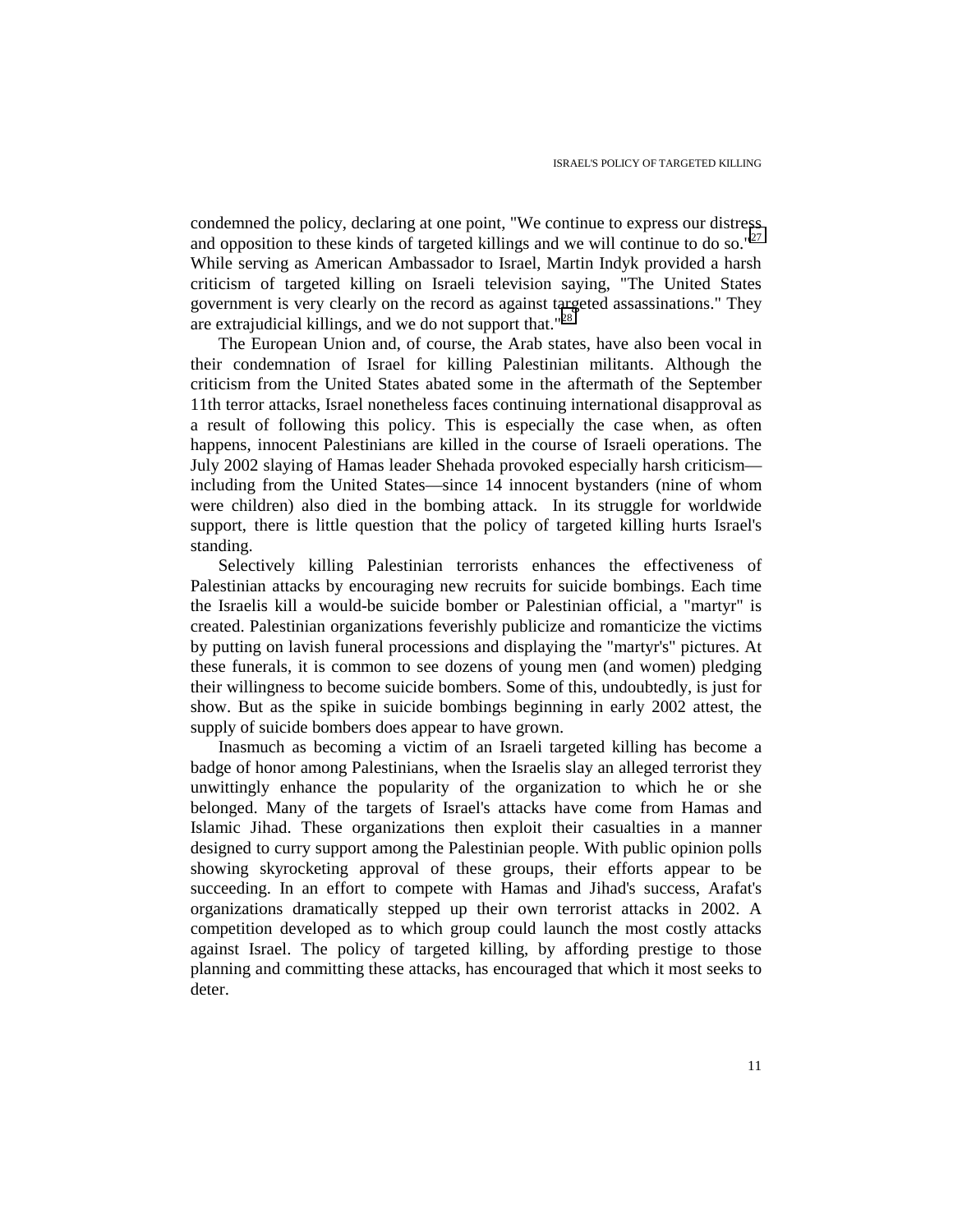The Israeli policy of targeted killing has also enhanced cooperation among Palestinian groups. Islamic Jihad, Hamas and the Palestinian Authority have long been at odds with one another. Nothing, however, unites adversaries like a common enemy. At the funeral of the PFLP's Mustafa Zibri, leaders of Hamas, Islamic Jihad, and the Palestinian Authority put aside their many differences and joined together in a spirt of anti-Israeli unity. The common fear of being victims of Israeli attack may have the unintended consequence of promoting cooperation among Israel's enemies who otherwise would find it difficult to work together.<sup>29</sup>

The case against targeted killing on pragmatic grounds is compelling. Targeted killings have provoked murderous retaliations, eliminated individuals who might have become pragmatic negotiators for peace, diverted the resources of intelligence agencies away from existential threats, "burned" informers, generated international condemnation, recruited new volunteers for terrorist acts, enhanced the standing of organizations whose leaders have been marked for death, and promoted the unity of groups confronting Israel. Israel has secured some real benefits from this policy. But taken as a whole, targeted killing, especially in the second intifada, has not thus far enhanced the security of Israel, and probably has cost more Israeli lives than it has saved.

## **III. NORMATIVE AND LEGAL ISSUES**

Norms are broad guidelines of behavior that are largely followed by states and other actors. There is no established norm against targeted killing, but there is one against assassination. Although I have argued there is a substantial difference between the two concepts, they are related in public perceptions. Understanding the difficulty Israel has had in justifying the practice of targeted killing stems, in part, from the norm against assassination. More important, continued Israeli employment of targeted killing can work to erode that norm, with negative consequences for Israel and the world community.

The norm against assassination is relatively recent. Before the 17th century, assassination was a normal means of states doing business, similar to diplomacy and war. Statesmen, philosophers, and even the Catholic Church approved of the practice as a means for states to pursue their interests while limiting harm done to innocents.<sup>30</sup> The support of assassination dropped precipitously, however, in the 1600s. Both in terms of rhetoric and practice, assassination became frowned upon. The norm against assassination became so strong, that even as odious a character as Hitler was not seen as a legitimate target by the British who deemed any effort to kill him as "unsportsmanlike." $31$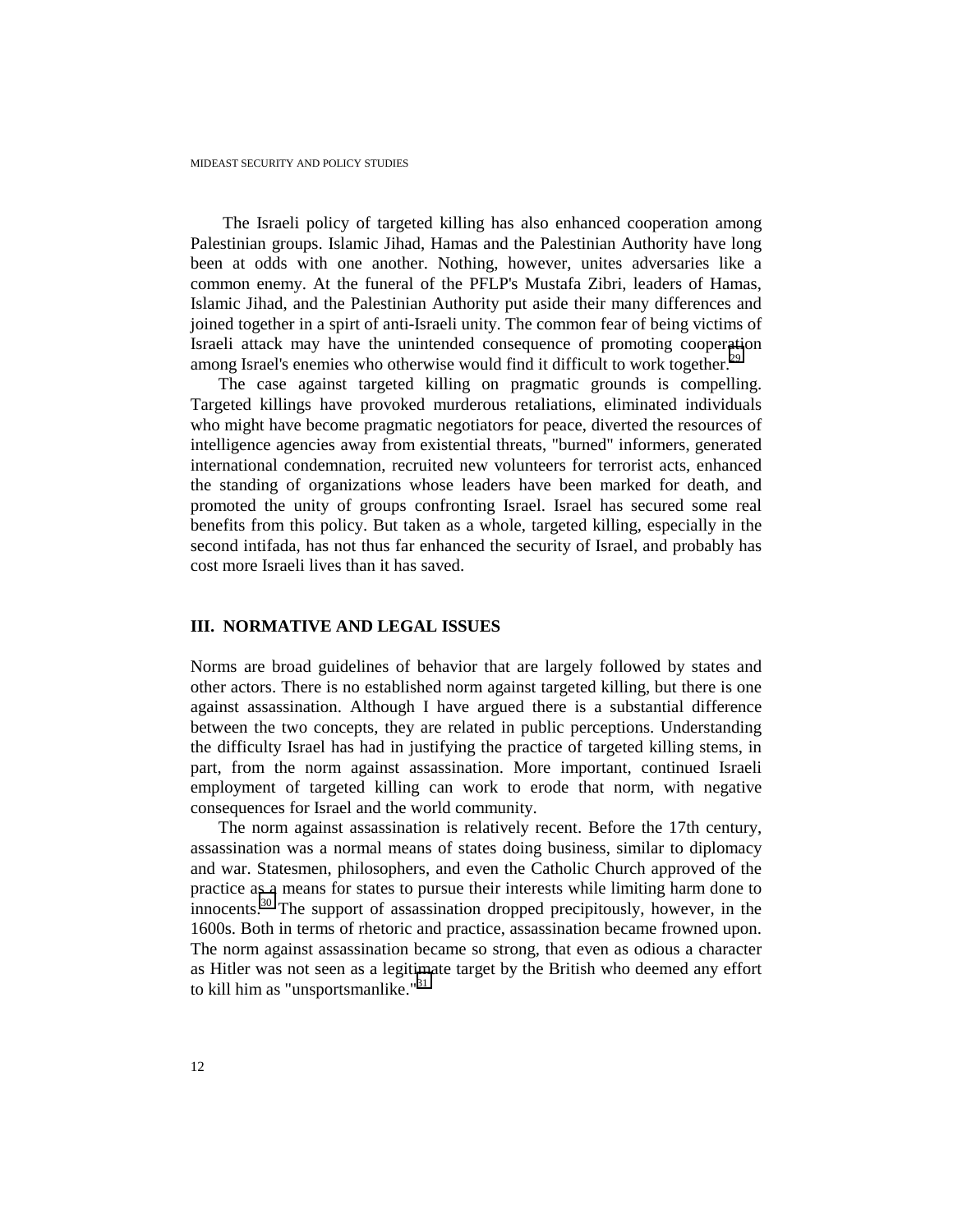What changed? According to Ward Thomas, who has done some of the best work in this area, norms stem not only from moral considerations, but also from the interests of the great powers. Moral concerns regarding assassination existed before the 17th century, but so long as assassination served the interests of the major states, they were not enough to support a norm against its practice. The rise of the sovereign state and the mass army in the mid-1600s, however, changed the thinking about the acceptability of assassination. By limiting "legitimate" conflict to clashes of large military forces, the leaders of the great powers established rules of the game that maximized their advantages while sidelining the weaker states that did not have mass armies with which to compete. Similarly, the norm against assassination protected leaders of great powers by depriving the weak of an instrument that allowed them to threaten those leaders. So long as there was general agreement that the way to resolve violent conflicts was through conventional war and that assassination was unacceptable, the hierarchy of the international system and the interests of the leaders of the major powers would be preserved.<sup>32</sup>

The reasons for the emergence of the norm against assassination illustrate some of the costs Israel could be expected to bear if the norm is eroded. Assassination is a weapon of the weak. It benefits those with limited resources, but with fanatical devotion to a cause. In other words, it plays to Palestinian strengths. So long as conventional military operations hold sway, Israel is in an unassailable position. Its use of multi-million dollar sophisticated jet fighters and modern tanks manned by trained crews makes it the strongest power in the Middle East. But when the arena switches to the world of assassination, young men and women armed with a couple of hundred dollars worth of explosives eager to achieve martyrdom are able to inflict grievous harm on Israel that Arab armies cannot match. Insofar as Israel erodes the norm of assassination, it transforms the rules of conflict in a manner that benefits its most fervent adversaries.

It is of course true that norms do not determine behavior. Terrorists, almost by definition, are not constrained by established norms. The long history of plane hijackings and other murderous attacks against innocent civilians by terrorists throughout the world gives brutal testimony to their willingness to violate established codes of conduct. In confronting this challenge, states have also had to depart from usual norms. Terrorists typically do not appear in identifiable uniforms or hold clear swaths of territory, making conventional responses to their threats all but impossible. Insofar as Israel (and other states) make war on terror, traditional norms of combat will have to be eroded no matter what the long-term implications may be.

Nevertheless, when a major regional power and democracy such as Israel openly proclaims its right to pursue a policy of targeted killing, it helps to create a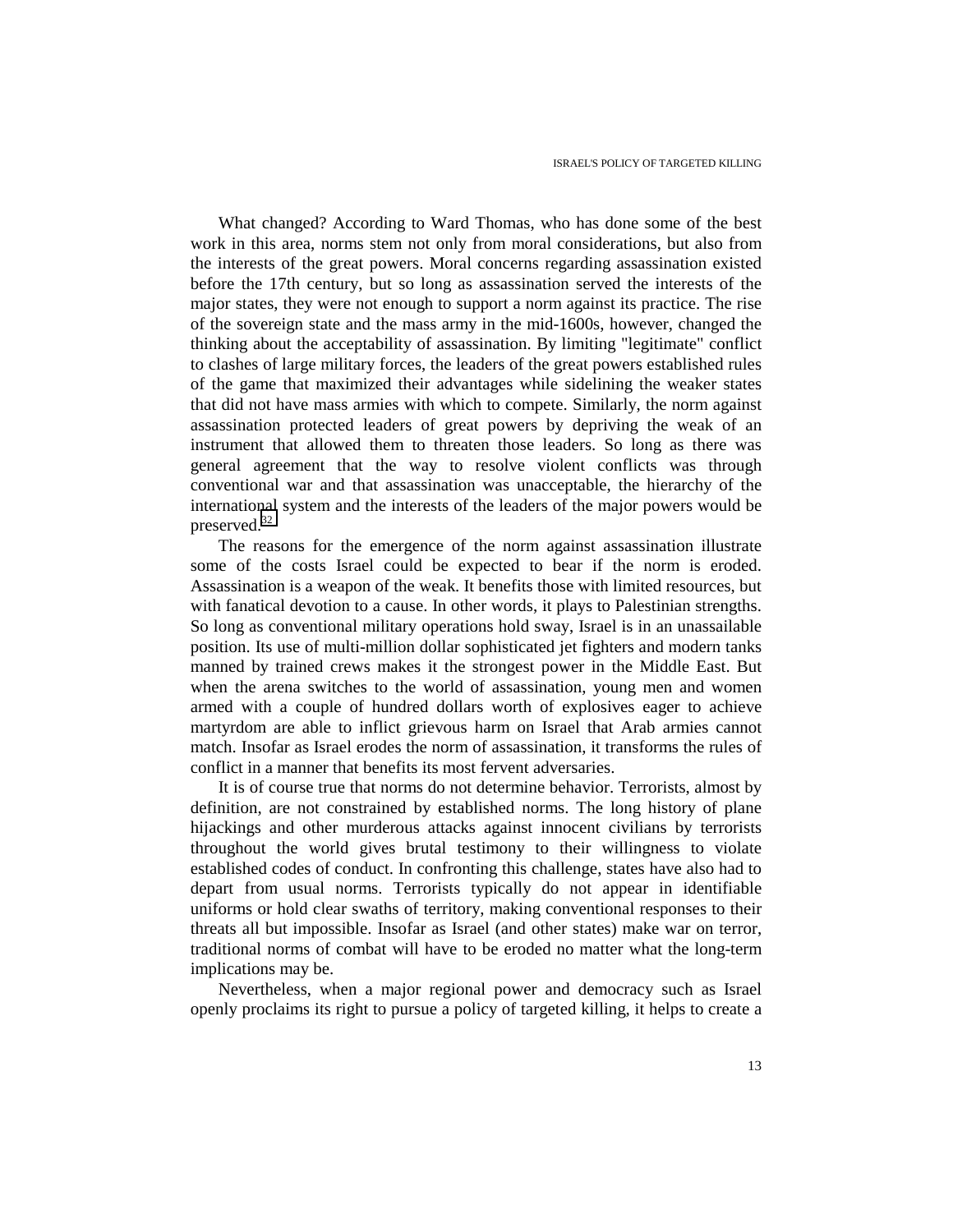new standard of behavior that may work to its and other states detriment. Norms may not be determinative, but neither are they irrelevant. Rather than simply disregarding norms because they interfere with its war on terror, Israel needs to act in a way that preserves its right of self-defense without bringing about future harm to itself and to the international community.

#### *Law and Targeted Killing*

The policy of targeted killing is fully consistent with Jewish and Israeli law, and is in accordance with most interpretations of international law as well. Regarding Jewish law, the "Rodef" injunction that appears in the Bible (Exodus 22:1) makes it abundantly clear that if someone is coming to kill you, you are obligated to kill them first. This obligation applies not only for one's protection, but for the defense of one's community as well. As such, killing a terrorist before he can act is not only permitted by Jewish law, it is *required*. [33](#page-24-0) 

Israeli law is a bit more problematic, but here too the legality of targeted killing is not in much doubt. It is true that Israel does not allow capital punishment for its citizens. It is also true that Israel's Basic Law (the closest Israel comes to a constitution) guarantees that, "There shall be no violation of the life, body or dignity of any person as such." However, the Basic Law does allow these rights to be suspended, "by a law befitting the values of the State of Israel, enacted for a proper purpose, and to an extent no greater than is required, by a regulation enacted by virtue of express authorization in such law."[34](#page-24-0) Israeli law has allowed for just such a suspension. The Judge Advocate General of the Israeli Defense Forces has issued three conditions under which targeted killing can take place. Before suspected terrorists are killed the Palestinian Authority must first ignore appeals for their arrest, the Israelis must conclude that they would be unable to arrest the individuals themselves, and the killing must be done to prevent an imminent or future terrorist attack—not for revenge or retribution. The Israeli High Court supported these conditions in a strongly worded opinion that rejected petitions calling for an end to targeted killing. Provided these conditions are followed, targeted killing is clearly consistent with Israeli law.<sup>35</sup>

As for international law, the situation is more complicated. Both international treaty and customary law outlaw assassination. The 1937 Convention for the Prevention and Repression of Terrorism and the 1973 New York Convention are prominent examples of efforts undertaken to formally codify the illegality of assassination. Customary prohibitions against assassination have been even more influential than written law. The notion that assassination is not an accepted practice of statecraft became prominent with the writings of Hugo Grotius and Emmerich de Vattel in the 17th and 19th centuries. The prohibition against assassination was strengthened in the mid-1970s following congressional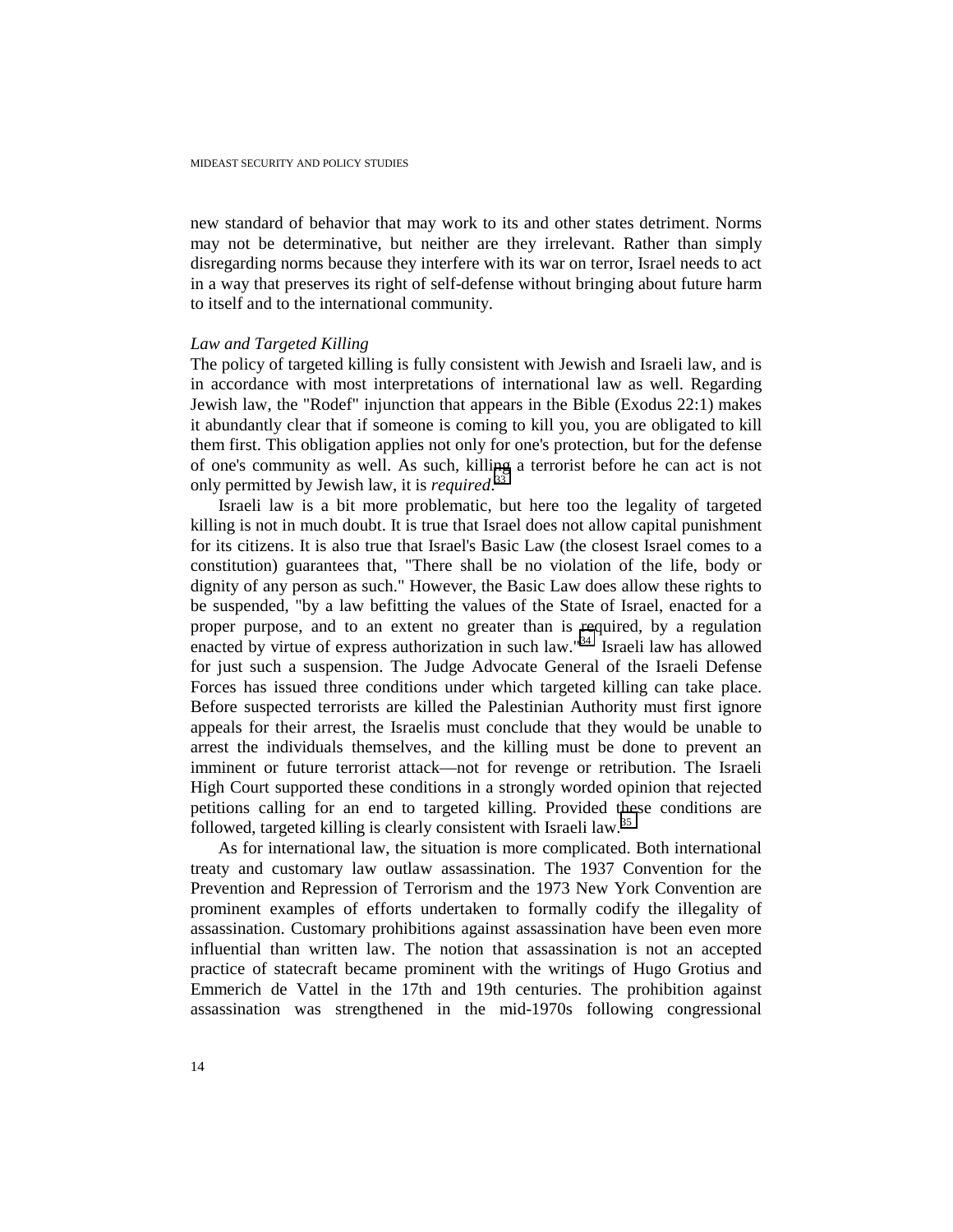investigations into activities by American intelligence agencies. The Church and Pike Committee investigations were especially outraged by Central Intelligence Agency efforts to assassinate several world leaders including Patrice Lumumba of the Congo and Cuba's Fidel Castro. The Committee hearings led to the establishment of an Executive Order stating that, "No person employed by or acting on behalf of the United States Government shall engage in or conspire to engage in, assassination." This Executive Order has been reaffirmed by each succeeding American president. Although pertaining only to the United States, given America's leading role in the world, the Executive Order contributed to the general agreement that assassination is unacceptable.<sup>36</sup>

There is a clear consensus that assassination violates international law. Nevertheless, as already discussed, there are strong reasons to believe that the Israeli policy of targeted killing is not the same as assassination. The Director of the Center for National Security Law and the University of Virginia Law School, John Norton Moore, explains, "If one is lawfully engaged in armed hostility, it is not 'assassination' to target individuals who are combatants." An American military lawyer, Charles J. Duncan agrees, "Contrary to popular belief, neither international law nor US domestic law prohibits the killing of those directing armed forces in war. Nations have the right under international law to use force against terrorists."[37](#page-24-0) 

There are two points of ambiguity in the Israeli case regarding its adherence to international law. First, is whether Israel is actually at war with the Palestinians. As the head of the international law branch of the Israeli army's legal division remarked, "International law actually only recognizes two situations: peace or war. But life isn't as simple. Israel is not at war since war is between two armies or two states and the Palestinians have neither. But since Israel is in armed conflict with Palestinians, you are allowed to target combatants."<sup>38</sup> If Israel is in "armed conflict" with the Palestinians, that is tantamount to war, and in war, Israel has every right to target those combatants it believes are its enemy. Just as a soldier will feel no compunction about firing on an opposing army in wartime before they attack, so Israel is legally justified in pre-emptively killing terrorists regardless of whether they have attacked Israel. War—or armed conflict—is a legal license to kill opponents whether it is targeted killing or more traditional combat.

The second area of ambiguity rests in whether Israel is using "treacherous" means when it kills suspected terrorists. For many, "assassination" is murder by treacherous means, and so *how* one is killed is as or even more important than *who* is killed in determining whether the ban on assassination applies. As former American Secretary of Defense Casper Weinberger notes, "Thus it is considered lawful in warfare for a skilled and daring soldier (perhaps a Delta Force commando) to steal into the enemy's camp and enter the general's tent and kill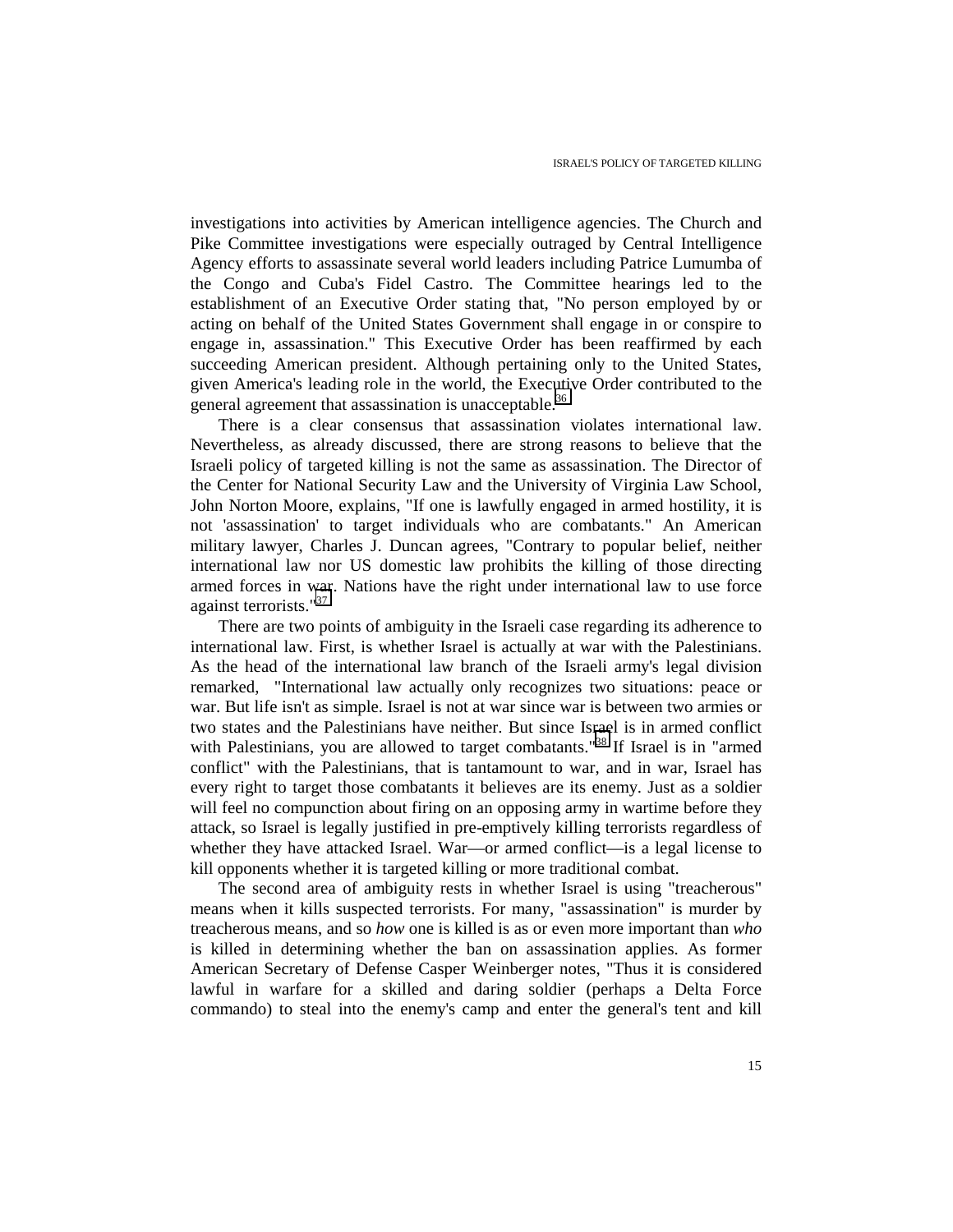MIDEAST SECURITY AND POLICY STUDIES

him. But it would be a forbidden assassination if someone disguised as the general's doctor was admitted to his tent, and then killed him."<sup>39</sup> The issue of what constitutes "treacherous" killing is not just semantics. The United States had little trouble justifying its efforts to kill Khadaffi in 1986 or Osama bin Laden in 1998 using bombs and cruise missiles. Precisely because they were military operations and not carried out under false pretenses, the ban against assassination did not apply. It is true that the Israelis have used deception in some of their killings. There are reports that Israelis have disguised themselves as women or Arabs to facilitate getting their target. What distinguishes the killings in the second intifada from the past, however, is precisely the open and military nature of the attacks. The use of helicopter gunships or F-16s to kill suspected terrorists, for example, fits much more the conventional modes of warfare than it does the shadowy, deceitful world that characterizes assassinations. International lawyers may disapprove of the Israeli actions, but few would argue that it violates the ban on assassination.

# **IV. IN SUPPORT OF THE ISRAELI POLICY OF TARGETED KILLING**

Thus far, the case for targeted killing appears weak. While it may disrupt and deter some attacks, this policy has likely provoked far more killings of Israeli civilians than it has saved lives. As one of the few Western democracies that openly proclaim the right to commit extra-judicial killings, Israel has been criticized by the United States, its Arab neighbors, the international community and the United Nations. While it may be technically legal, the policy has helped erode the norm against assassination, thus endangering the lives of world leaders while empowering the weak and fanatic. Based on its past record and likely future impact, there seemingly is little basis to continue this failed approach.

And yet, the policy of targeted killing makes sense for Israel for five reasons. First, is the question of morality. Yes, there is widespread agreement that targeted killing raises disturbing moral issues. After all, Israel is killing individuals without any trial or due process. Innocent people are sometimes killed in these operations. It offends our sense of moral sensibility when government officials are reduced to the role of hit squads, as if they were part of some Mafia-like organization. The bedrock of Western democracy established by philosophers such as Thomas Hobbes and John Locke is limited government. How can that principle reconcile itself with a government that deprives people of their life without proper judicial proceedings? The moral squeamishness that the policy entails is demonstrated by the reluctance that Israel manifests when it refuses to comment on various killings for which it is clearly responsible. Israel may defend its right in the abstract to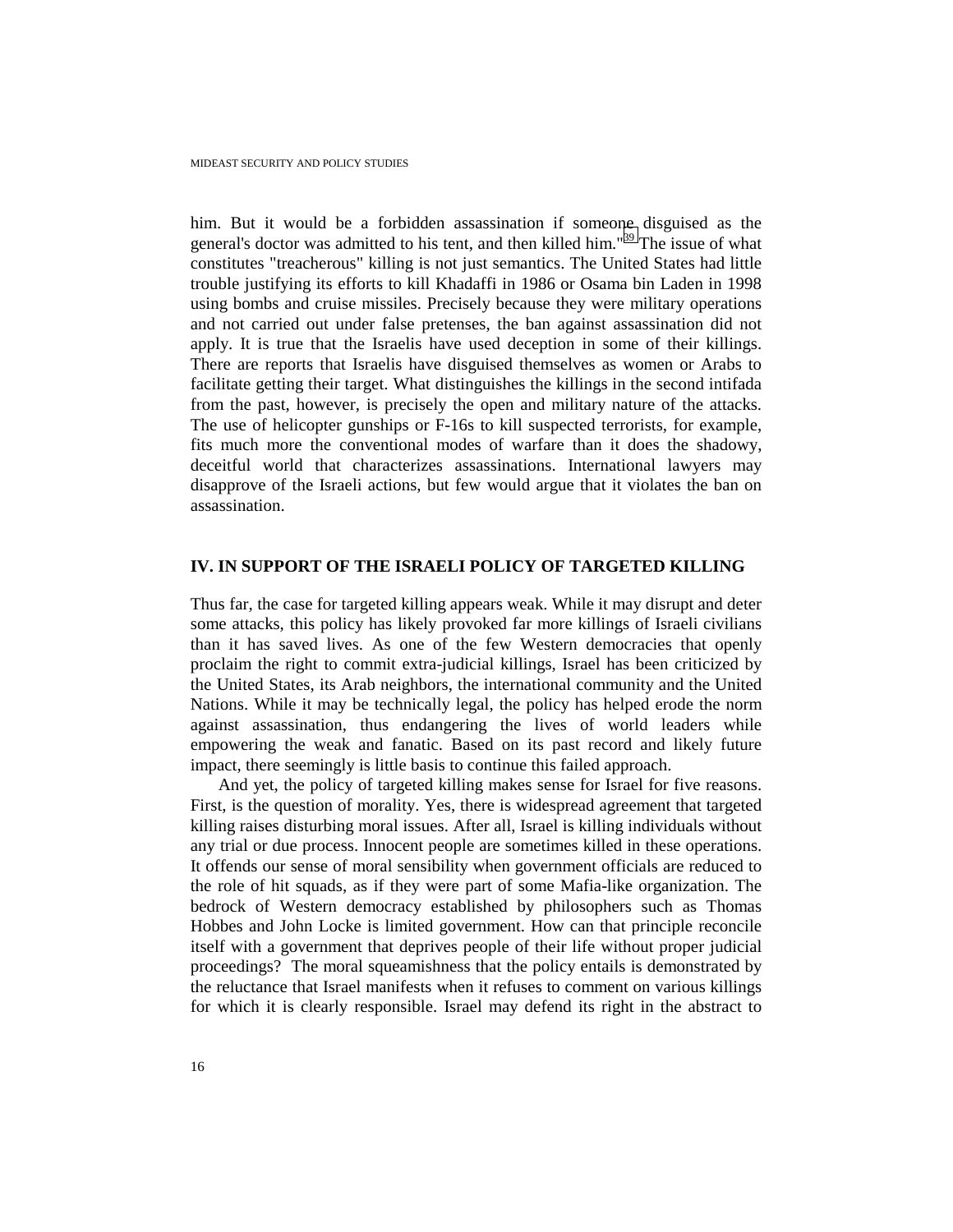pursue a policy of targeted killing, but clearly the specifics of doing so are not something with which it is comfortable.

Its qualms notwithstanding, the Israeli policy of targeted killing rests on an unassailable moral foundation. Just War tradition from the time of Saint Augustine to the present has emphasized the need for armed conflict to be discriminate and proportionate in the pursuit of legitimate ends for the use of force to be moral. $40$ There is no question that the policy of targeted killing meets these criteria. Targeted killing is discriminatory in that it focuses exclusively on one's adversaries. Civilian casualties and collateral damage are minimized. It is proportionate in that only enough force is used to accomplish the task. Targeted killing does not employ large numbers of troops, bombers, artillery and other means that can leave in their wake far more destruction than they prevent. And targeted killing serves a legitimate end by striking at those who threaten the lives of innocents. Since the policy is applied against those on their way to terrorist attacks or those who make such attacks possible, targeted killing enables Israel to protect its civilians by eliminating those who would murder them. Far from being morally questionable, it would be difficult to come up with an approach in warfare that rests on stronger moral ground.

Targeted killing also serves Israel's interests because it affords the Israeli public a sense of revenge. Revenge is seen by many as a destructive and even evil motivation that should be avoided at all costs. This explains the Israeli High Court decision to prohibit targeted killings in the name of vengeance. But revenge is also a natural desire by an individual or society for obtaining justice when other means are not available. Achieving revenge can bring about a sense of fulfillment and justice for people who believe they have been wronged. Failing to achieve revenge can lead to despair, frustration and anger. Politically, this can lead to the downfall of governments unwilling or unable to avenge attacks on its people. More fundamentally, withstanding repeated attacks without responding can lead to a sense of impotence and malaise that ultimately weakens a society's ability to protect itself. Revenge becomes problematic when there are no guidelines for how to act and against whom. If there is too much space for arbitrary retaliation, revenge can indeed get out of hand and become disruptive. That is why states regulate and oversee the exercise of revenge. For domestic infractions, revenge is realized through the rule of law. In the international realm, revenge is pursued through foreign policy, ranging from diplomatic rebukes to war.<sup>41</sup>

Israel's use of targeted killing is a form of state-sanctioned revenge. Since the government decides on who is to be killed according to established criteria, the issue of arbitrary retaliation is resolved. Because the killers of Israeli civilians are themselves killed, the desire for revenge from both families of the victims and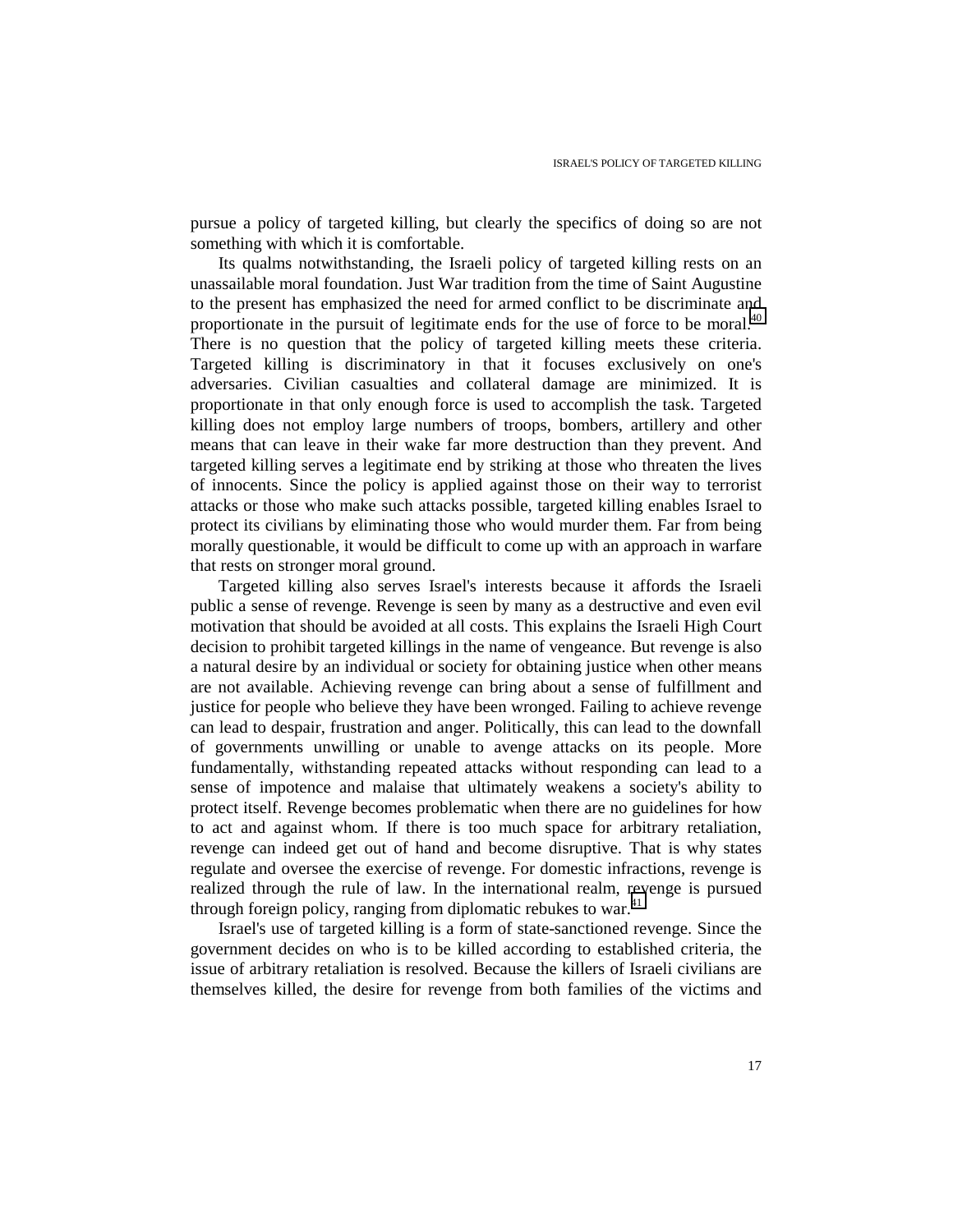society at large is met. Anger at the government is dissipated as the perpetrators of terror receive the same punishment as their victims.

Retribution is an even more powerful justification for the Israeli policy of targeted killing. Retribution, in its purest sense, has no utilitarian component. It is not motivated by vengeance. Even if the victims do not care about the offense committed or are opposed to punishing the aggressors, punishment nevertheless must be carried out. Nor is retribution motivated by deterrence or a need to satisfy the demands of an aggrieved population. If it can be shown that deterrence will not be enhanced by retaliation or that the community has no wish to strike back, retribution still demands the punishment of the guilty. Retribution is driven by the belief that offenders need to be punished because such punishment is warranted. This concept of "just deserts" is compellingly put forward by the theorist Michael Moore who writes, "Retributivism is the view that punishment is justified by the moral culpability of those who receive it. A retributivist punishes because, and only because the offender deserves it."<sup>42</sup>

Israel's policy of targeted killing, stripped of its utilitarian contributions, is retribution, plain and simple. Palestinian suicide bombers seek out the most innocent of Israeli civilians—old men, women, children and infants—and attempt to kill as many of them as they can. Stopping these operations before they can inflict their horrific harm is of obvious importance and provides some of the justification for targeted killings. But what of those who plan the attacks, arm the bombers and send them on their way? How are they to be punished? The Palestinian Authority is unwilling or unable to arrest the perpetrators, many of whom are PA officials. Who, then, aside from the Israelis will provide the just deserts to these terrorists? Even if the policy of targeted killing does not reduce Israeli causalities, even if it increases them, such a policy is justified because it is only through this approach that the terrorists get what they inflict on others—a violent death.

Public opinion polls support the vengeful and retributive goals of targeted killing. In the United States, for example, 65 percent of Americans polled supported assassinations in the Mideast, even though 40 percent said such actions would *increase* the likelihood that more attacks would be carried out against the United States (only 28 percent said assassinations would decrease attacks against Americans). Similarly, only 19 percent of Israelis polled said targeted killings have decreased terrorism while 32 percent said it has done the opposite (37 percent believe it has had no effect on terrorism).<sup>43</sup> And yet, more than 70 percent of Israelis (in this poll) supported the policy of targeted killing. In both the United States and Israel, therefore, there is a shared belief that targeted killing (or assassinations) will not enhance security, will in fact hurt security, and yet should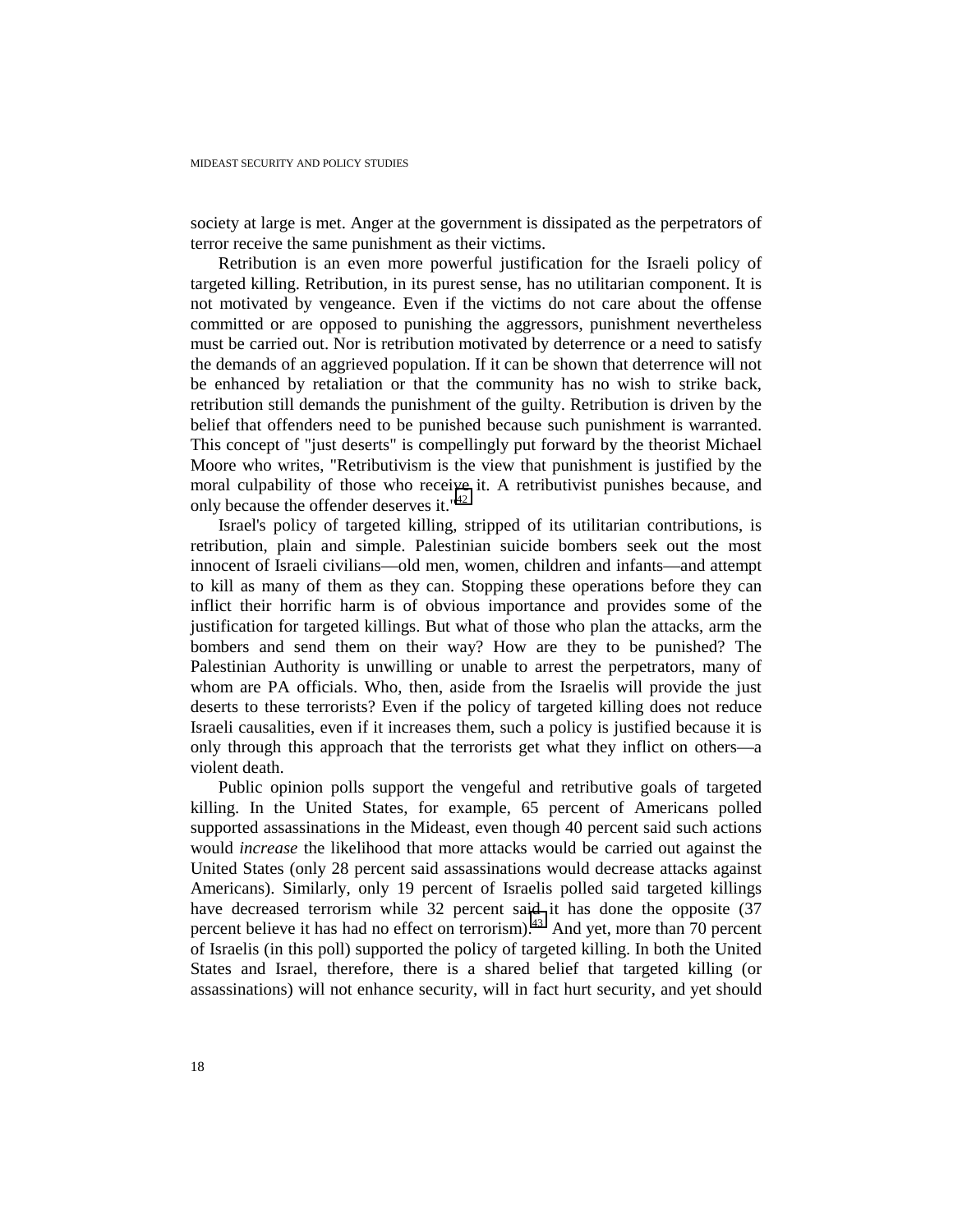be carried out. Although the polls do not ask the question directly, the desire for revenge and/or retribution appears to be stronger than the quest for security.

Aside from revenge and retribution, targeted killing supports Israel's interests because among the possible responses Israel can mount against terrorism, it is the least bad option. As discussed, Israel has responded to Palestinian terror in several ways, all of which have major drawbacks. Checkpoints humiliate and inconvenience large numbers of the Palestinian population, producing resentment and seething hatred. Israeli raids to arrest militants result in civilian casualties. For both of these responses, innocent Palestinians are hurt in the effort to get at the guilty. Not only is this morally repugnant, it also plants the seeds for future terrorism.

Major incursions into Palestinian territory to root out the terrorist infrastructure have been especially controversial. In the spring of 2002, the Israelis carried out two massive interventions producing thunderous international condemnation. Following the Israeli incursion of early March 2002, United Nations Secretary-General Kofi Annan sent a letter to Israeli Prime Minister Ariel Sharon that was sharply critical of Israel's actions. The message of the letter, however, seems to suggest that more discrete, focused actions (such as targeted killing) would be preferable to the policy of mass intervention that Israel had undertaken. As the letter says, "In the process (of incursions) hundreds of innocent non-combatant civilians—men, women, and children—have been injured or killed and many buildings and homes have been damaged and destroyed...Israel is fully entitled to defend itself against terror. ..It is incumbent on all parties to take urgent steps to de-escalate the level of violence. Israel should contribute to this effort by ensuring that the I.D.F. uses only weapons and methods that minimize the danger to the lives and property of Palestinian civilians, in conformity with its humanitarian obligations...".<sup>44</sup> Targeted killing is clearly a policy that "uses weapons and methods that minimize the danger to the lives and property of Palestinian civilians." Similarly, *The New York Times*, which had editorialized against targeted killings, seemed to endorse the policy when confronted with Israeli military incursions. As a March 14, 2002 editorial stated, "Israel must cut way back in its use of military force as Washington urges, and direct its actions against suspected terrorists rather than against the broader Palestinian civilian population. Its current methods are causing great civilian suffering and unnecessary humiliation. With Palestinian police failing to make arrests, Israel is justified in sending its own forces after specific terrorist suspects."<sup>45</sup> A stronger defense of targeted killing would be difficult to find.

The far greater Israeli intervention into the West Bank following the March 28th Passover massacre produced even more international opposition. This intervention saw a massive call-up of Israeli reserves as key Palestinian cities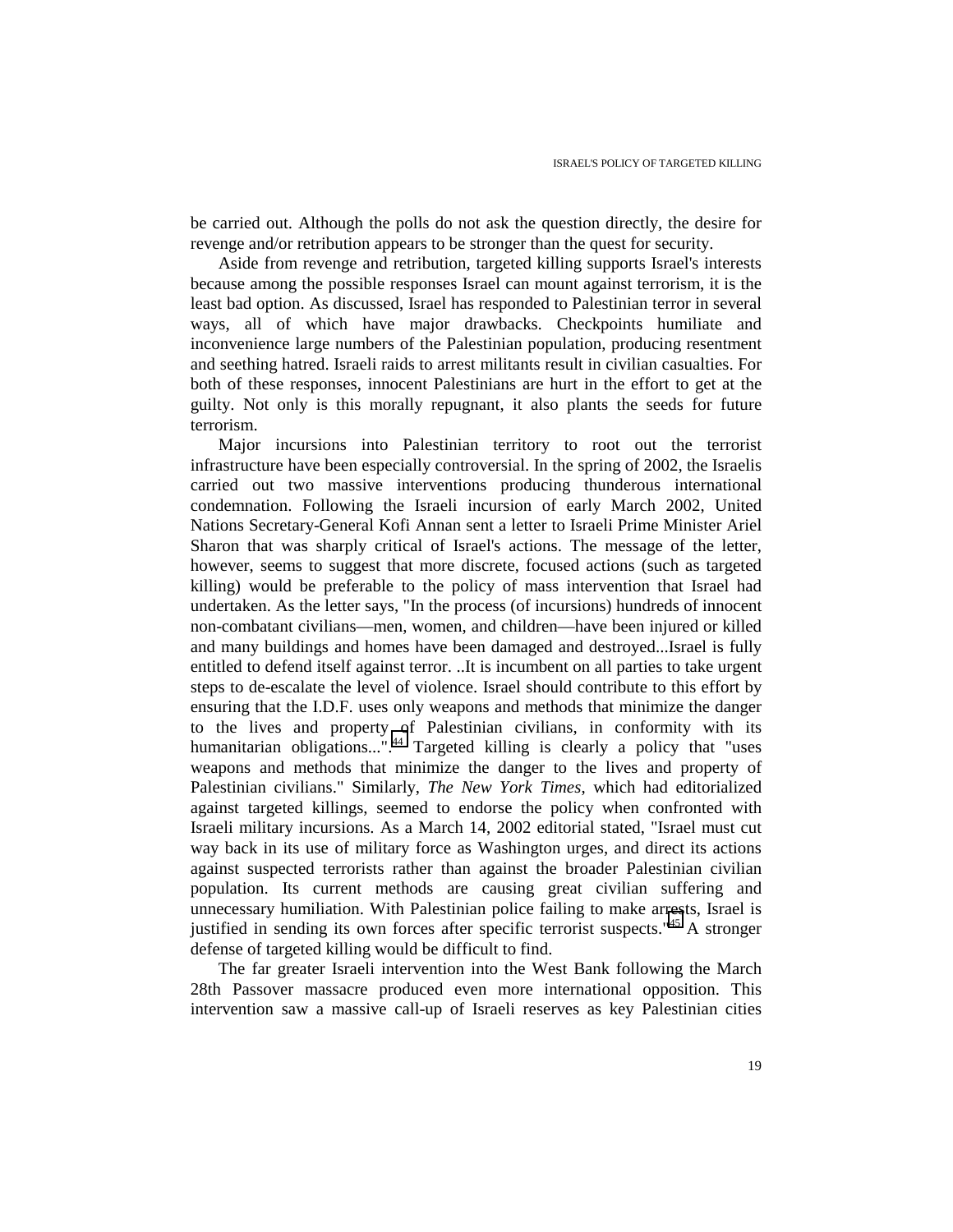including Jenin, Nablus, Ramallah, and Bethlehem were attacked in an effort to destroy terrorism at its roots. However legitimate the intentions may have been, the operation produced casualties in the hundreds (including the deaths of 23 Israeli soldiers) and widespread destruction of civilian areas. Both sides acknowledged that innocents were killed, though they differed greatly on the numbers. Inevitably, the Israeli action provoked harsh international criticism to the point where only the United States stood by Israel and even American support was called into question. The European Union, for the first time, threatened sanctions against Israel. Public opinion polls revealed greater support for Palestinians than Israelis in such countries as France, Italy and England. The UN envoy to the Middle East, Terje Roed-Larsen, an architect of the Oslo Accords, called the destruction wrought by the Israeli army, "morally repugnant," and declared that "combating terrorism does not give a blank check to kill civilians." The Israelis found themselves defying President Bush's order to withdraw their troops, "without delay" while American officials, Assistant Secretary of State for Near Eastern affairs William J. Burns and Secretary of State Colin Powell, criticized Israeli actions.

The Israeli incursions harmed non-combatant Palestinians to a far greater degree than the policy of targeted killing. They also produced much more intense condemnation of Israel throughout the world. It is not the purpose of this essay to assess whether such operations were nontheless justified. What is clear, however, is that Israel must pay a large price to carry them out. Over the long term, a policy of targeted killing may offer Jerusalem the same benefits and far less the cost.

As this review of Israeli policies suggests, it is not enough to oppose Jerusalem's policy of targeted killing. Critics of this approach need to provide an alternative. Aside from anti-Israeli extremists and pacifists, few counsel Israel to simply endure suicide-bombing attacks and do nothing. The question then becomes what for Israel is the correct response to terrorism. For hawks, Israeli incursions into Palestinian areas are attractive options, though not so much to replace targeted killings as to supplement them. For Israel's legion of international critics, there are precious few suggestions for how Israel should combat terrorism, only condemnation of whatever armed response Israel undertakes. As we have seen, targeted killing may achieve international approval in retrospect not so much for what the policy has achieved, but rather because it is less objectionable than the alternatives. Although not a ringing endorsement, targeted killing may survive because it is indeed the last bad choice for a state confronted with the threat of terrorism.

Finally, it is worth briefly revisiting the question of effectiveness of targeted killing. I have argued that there has been no clear benefit from this approach as record numbers of Israeli civilians have been killed in terror attacks at the same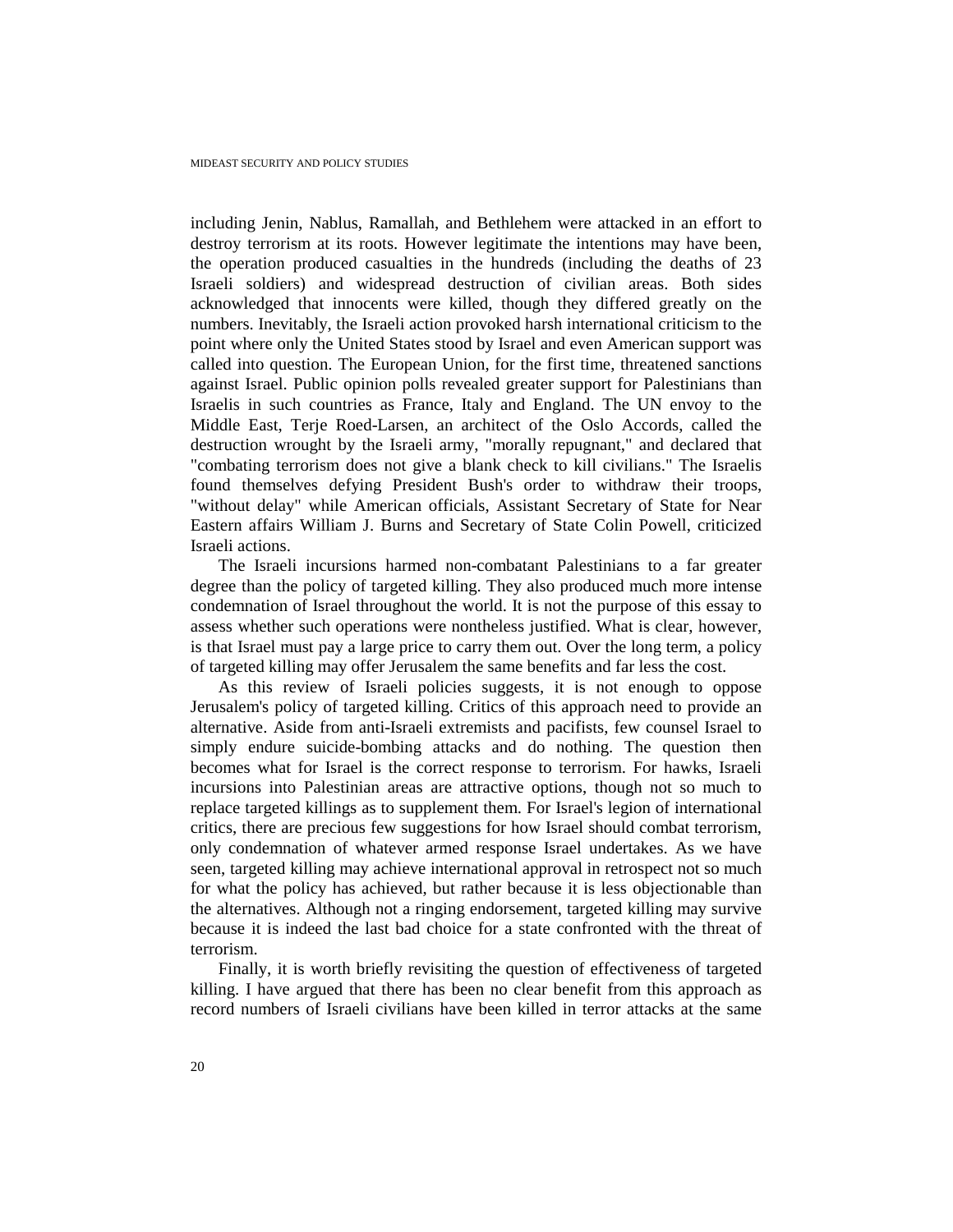time that targeted killings have also reached unprecedented levels. But the absence of a short or even medium term benefit does not mean that targeted killings will not, over the long haul, eventually undermine the infrastructure of terror constructed by the Palestinians. As noted above, leaders of Palestinian organizations have acknowledged that the slaying of their leaders and operatives has hurt them and that they are prepared to modify or cease attacks against Israeli civilians if Israel would suspend its practice of targeted killings. Over time, the relentless elimination of the foot soldiers and planners of terrorism may well have an impact that is not discernible at present. It is far too early to declare targeted killing an ineffective or failed policy.

## **V. CONCLUSION**

The policy of targeted killing is in Israel's interest. Terrorists on their way to operations against Israeli civilians are intercepted before they unleash their assault. Bomb makers and commanders are eliminated, with skilled replacements not always available. Enemies spend time trying to survive rather than planning attacks and potential recruits are discouraged from offering their support. Targeted killing signals to the Israeli people, adversaries of Israel, and the world at large that those who seek to kill the innocent in an effort to spread fear for political purposes will pay the ultimate penalty. Revenge is achieved for horrific acts, thus helping mollify a restive Israeli population and enabling the government to remain in power. Revenge also carries with it the hope of deterrence, the notion that over time Palestinians will calculate that the costs of terrorist actions against Israel will not be worth the benefits. Targeted killing provides retribution. Given the Palestinian Authority's inability or unwillingness to punish terrorists, the task of rendering justice to those who attack innocent civilians falls into the hands of the Israelis. It is true that targeted killing provokes murderous retaliation, exposes informers, and uses scarce intelligence resources. But given the range of options open to the Israeli government to respond to terror, it remains the most effective and least morally problematic policy for Israel to follow.

There is little doubt that Israel will continue to pursue targeted killing, raising the question of how this policy can be improved. I suggest four improvements, all designed to make certain that the benefits of targeted killing are not overwhelmed by the very real dangers that such a policy can bring about. First, Israel should be open and unapologetic about its pursuit of targeted killings. Targeted killing is a legitimate and moral response to terrorist attacks. There is no need for Israel to evade responsibility for carrying out this policy, especially when Israeli involvement is obvious. Denial or refusal to comment leaves Jerusalem open to the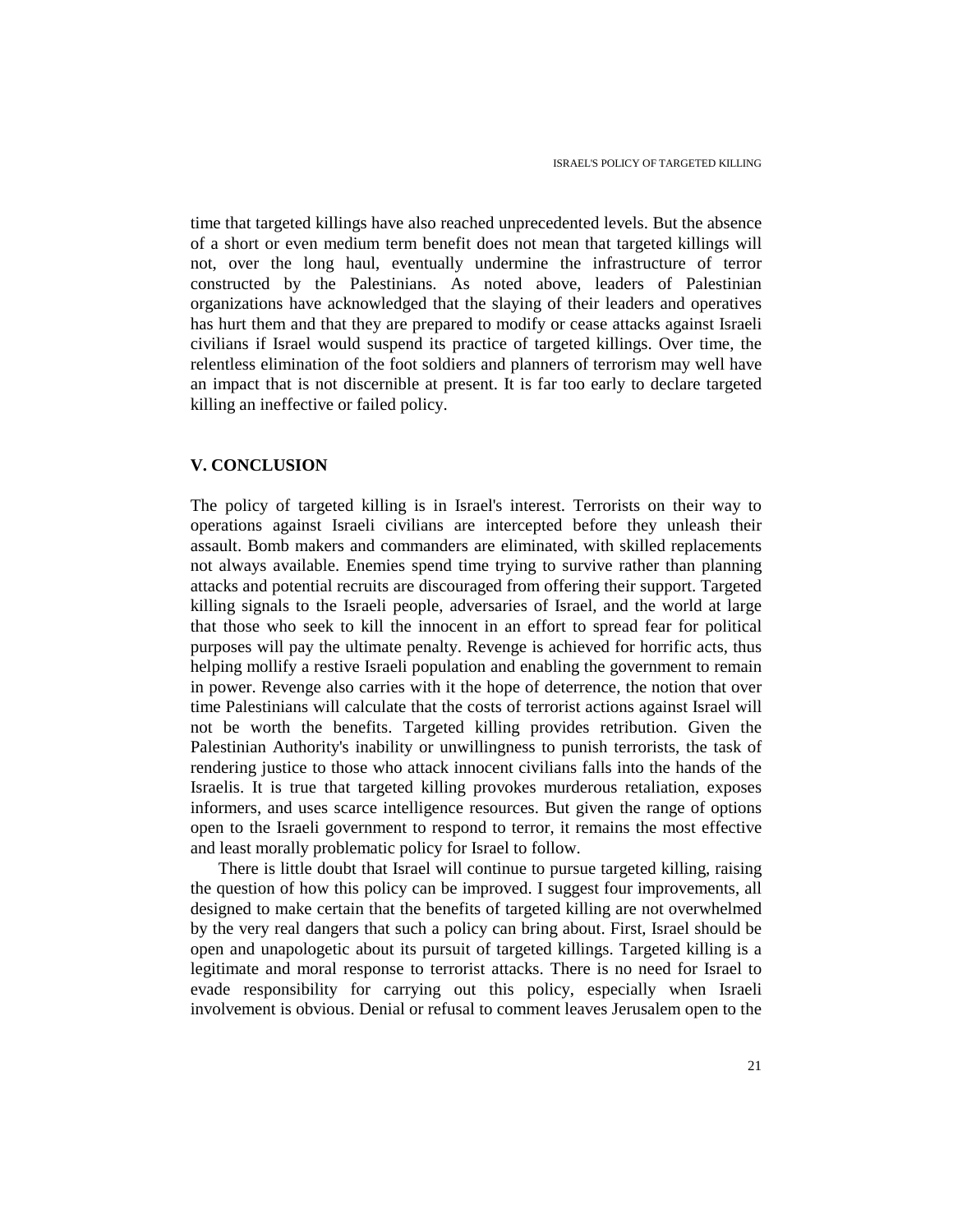charge that it is behaving improperly or has something to hide. Neither is the case and Israel should not behave like it is.

Second, Israel needs to make sure that its pursuit of targeted killing does not degenerate into lawlessness and savagery that makes it undistinguishable from the threat it seeks to counter. The guidelines that Israel has already instituted for targeted killing need to be strengthened and be the subject of open debate. Along with the directive that targeted killing should be carried out only against combatants on their way to committing terrorist acts or who are known to be behind them, Israel must also do more to ensure that decisions on actual killings are overseen by elected officials. As a democracy, Israel needs to entrust the monumental decisions on who to kill to those who are responsible to the Israeli people.

Third, Israel must refrain from killing political leaders. Granted, the distinction between political leaders and those who plan terrorist attacks is at best ambiguous and at times non-existent. Nevertheless, for the norm against assassination to survive—a norm that Israel needs as much as any state—a distinction must be drawn between political leaders and combatants. Just as the Israeli government has announced it will not kill Yasir Arafat, despite his active backing of terrorist operations, so too must it avoid the targeting of lesser leaders provided their main activities are political. The killing of Palestinian leaders such as Abu Jihad and Abu Ali Mustafa must stop. Finally, Israel needs to announce publicly that the policy of targeted killing is a temporary expedient while it is engaged in armed conflict with Palestinians. Israel must unambiguously declare that if a Palestinian Authority emerges that makes peace with Israel, and proves itself capable and willing to curb terrorism, targeted killing will stop. Targeted killing makes sense and is justifiable only as a weapon of war. Once that war is over, the policy must end.

Targeted killing is an unsavory practice for an unsavory time. It can never take the place of a political settlement, which is the only solution to the terror that confronts Israel. Until such a settlement is achieved, however, targeted killing stands out as a measured response to a horrific threat. It is distinctly attractive because it focuses on the actual perpetrators of terror, while largely sparing the innocent. For a dangerous region in an imperfect world, the policy of targeted killing must remain a necessary evil.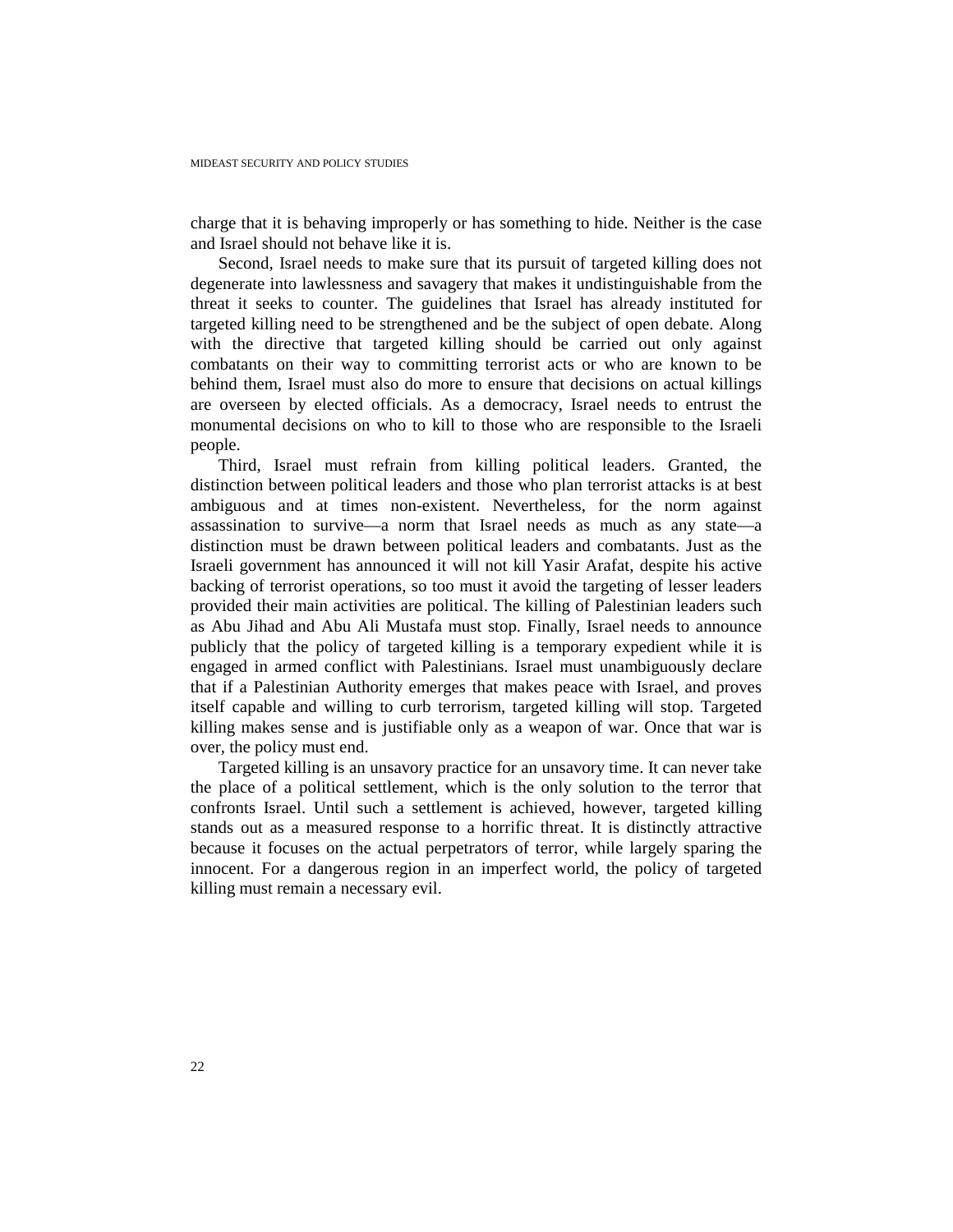## Notes:

<span id="page-24-0"></span><sup>1</sup> Samantha M. Shapiro, "Announced Assassinations," *The New York Times Magazine*, 9 December 2001, p. 54.

2 For biblical references to political killings, see Franklin L. Ford, *Political Murder: From Tyrannicide to Terrorism* (Cambridge, MA: Harvard University Press, 1985), pp. 7-24.

3 Nachman Ben-Yehuda, *Political Assassinations by Jews: A Rhetorical Device for Justice* (Albany, NY: SUNY Press, 1993), pp. 99-104.

4 Nachman Ben-Yehuda, *Political Assassinations by Jews* p. 304; Dan Raviv and Yossi Melman, *Every Spy a Prince: The Complete History of Israel's Intelligence Community* (Boston, MA: Houghton Mifflin, 1990), p. 122.

5 Raviv and Melman, *Every Spy a Prince*, p. 122.

 $6$  Ibid, p. 247.

7 Ian Black and Benny Morris, *Israel's Secret Wars: A History of Israel's Intelligence Services* (New York: Grove Weidenfeld, 1991), pp. 272-277; Raviv and Melman, p. 189. Ali Hassan Salameh, the Black September operations officer who planned the Munich massacre and was the target of the Lillehammer attack, was eventually killed by a car bomb in Beirut in 1979.

<sup>8</sup> Raviv and Melman, p. 276.

9 Ibid, p. 392.

<sup>10</sup> Michael Eisenstadt, "Pre-Emptive Targeted Killings As a Counter-Terror Tool: An Assessment of Israel's Approach," *Peacewatch*, No. 342, The Washington Institute for Near East Policy, Washington DC, 28 August 2001, p. 1.

11 Barton Gellman, "For Many Israelis, Assassination is Only as Bad as Its Execution," *The Washington Post*, 12 October 1997, p. A1.

12 James Bennet, "Mideast Turmoil, News Analysis," *The New York Times*, 12 March 2002, p. A1.

13 Samantha M. Shapiro, p. 54.

14 Aaron Harel and Gideon Alon, "IDF Lawyers Set 'Conditions' for Assassination Policy," *Ha'aretz*, (English Edition) 4 February 2002; Shapiro, p. 54.

<sup>15</sup> For a similar view regarding dealing with terrorism in general, see Richard K. Betts, "The Soft Underbelly of American Primacy: Tactical Advantages of Terror," *Political Science Quarterly*  (Spring 2002), p. 33.

16 Nachman Ben-Yehuda, pp. 304, 307, 318; Michael Eisenstadt, p. 1.

 $17$  Eistenstadt, p. 2.

18 Brian Michael Jenkins, *Should Our Arsenal Against Terrorism Include Assassination?* (Santa Monica, CA: The Rand Corporation, 1987), p. 4.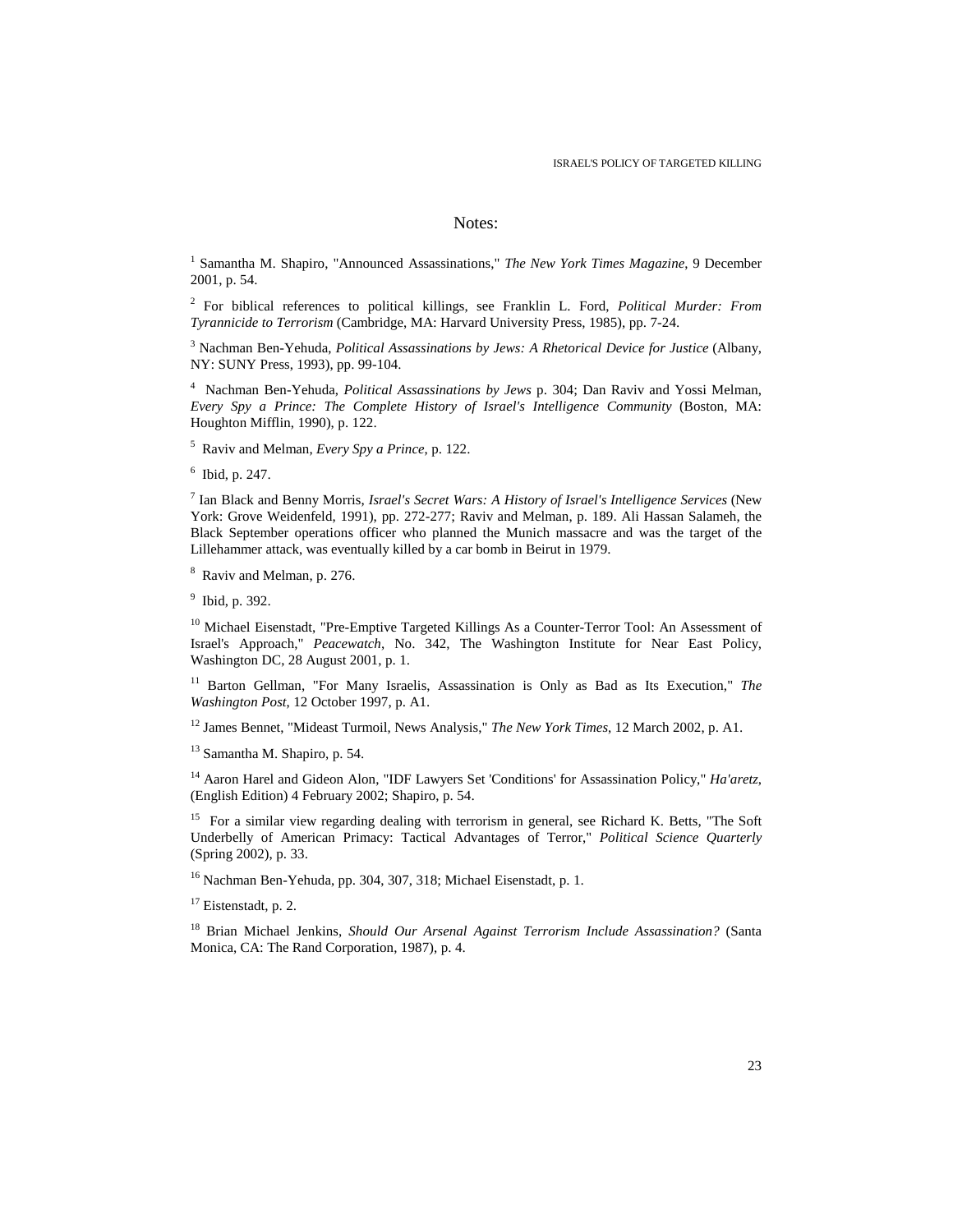19 See for example the account of a victim in *Israel's Assassination Policy: Extra-Judicial Executions,* position paper by Yael Stein, translated by Maya Johnston, p. 6, available at http://www.btselem.org.

20 William Safire, "Sharon Enters Armistice Talks," *The New York Times*, 4 February 2002, p. A27.

<sup>21</sup> Jonathan Snow, "Countering Global Terrorism: Lessons from the Israeli Experience," (unpub. ms.) p. 21.

22 James Bennet, "Israeli Army Seizes One West Bank City and Enters Another," *The New York Times*, 22 January 2002, p. A4; "For Fatah, Only Anwar Can Bring Peace to Mideast," *The New York Times*, 7 March 2002.

23 James Bennet, "Stalemate in Mideast After Deadly Bombing," *The New York Times*, 28 July 2002, p. A6.

<sup>24</sup> Black and Morris, p. 471.

 $25$  Raviv and Melman, p. 194.

<sup>26</sup> On the killing of informers, see for example, Joel Brinkley, "Israel Promises a Pullback as Death Toll Keeps Rising," *The New York Times*, 15 March 2002, p. A9.

27 Herb Keinon, Janine Zacharia, and Lamia Lahoud, "UN, US: Stop Targeted Killings," *Jerusalem Post*, 6 July 2001, p. A1.

28 Joel Greenberg, "Israel Affirms Policy of Assassinating Militants," *The New York Times*, 5 July 2001, p. A5.

29 Clyde Haberman, "How Not to Win the Battle but Lose the War," *The New York Times*, 2 September 2002, p. 1.

30 Ward Thomas, *The Ethics of Destruction: Norms and Force in International Relations* (Ithaca, NY: Cornell University Press, 2001), p. 56.

31 Ward Thomas, p. 60.

 $32$  Thomas, pp. 60-62.

<sup>33</sup> The *Rodef* injunction achieved notoriety when Yitzhak Rabin's assassin, Yigal Amir, claimed that Rabin was a *Rodef* (a pursuer) because his pursuit of peace through the Oslo process constituted a danger to the Jewish community. The overwhelming consensus of Jewish scholars was that this justification had no foundation. See, for example, Rabbi Howard Jachter, "The Halacha of Rodef and the Rabin Shooting," http://www.koltorah.org/ravj.rodef-rabin (21 April 2001).

34 Basic Law: Human Dignity and Liberty, *Sefer Ha-Chukkim*, 1992, p. 150; Basic Law: Human Dignity and Liberty, footnote 13, article 8; Cited in Yael Stein, *Israel's Assassination Policy: Extrajudicial Executions*, p. 8.

<sup>35</sup> Harel and Alon, "IDF Lawyers Set 'Conditions"'.

36 Ward Thomas, p. 49 (note 8); Tim Weiner, "Rethinking the Ban on Political Assassinations," *The New York Times*, 30 August 1998, Section 4, p. 3.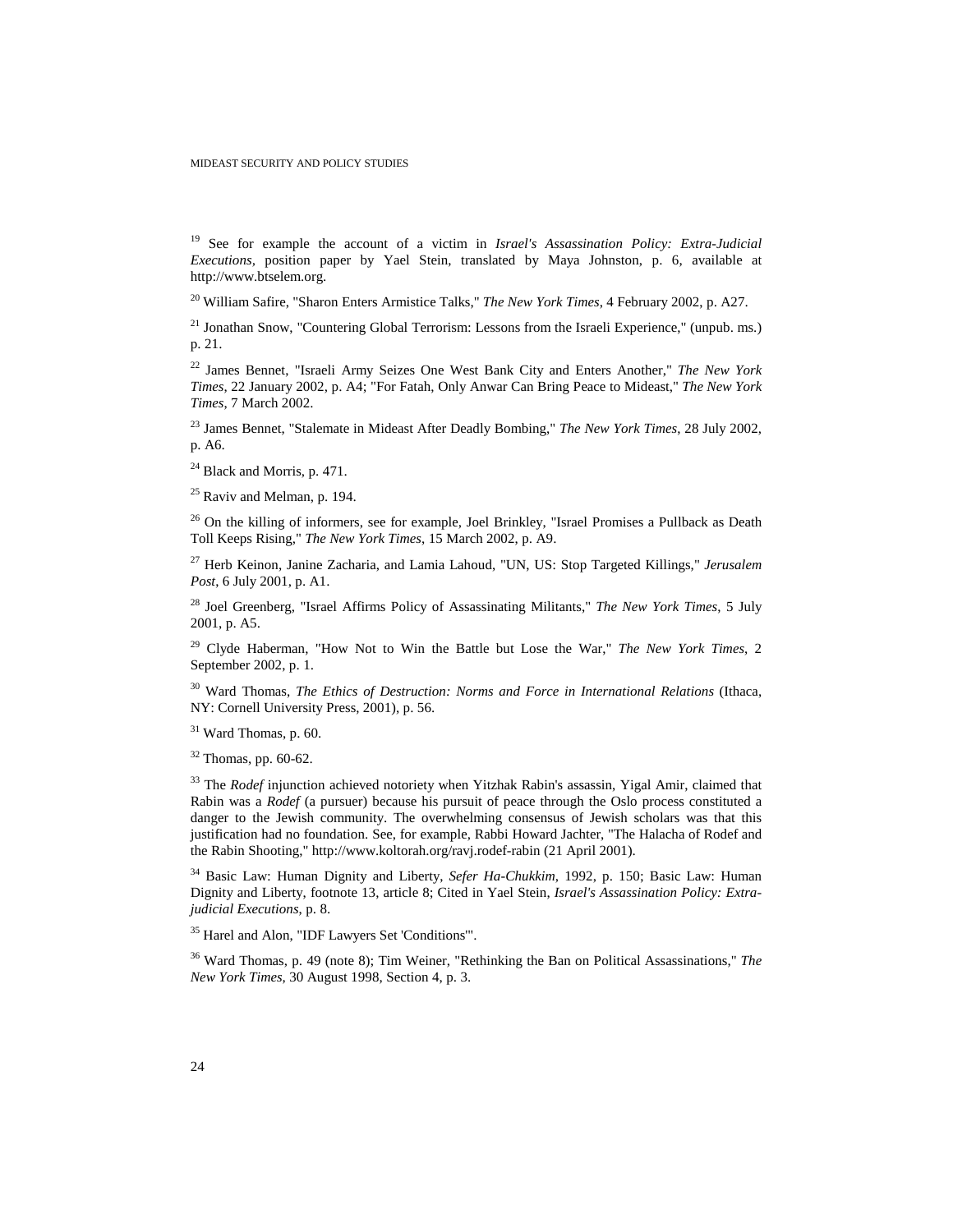37 Harry Levins, "Military Experts Debate Moral Ramifications of Killing Leaders," *Post Dispatch*, 3 August 2001.

38 Tim Weiner, "Making Rules in the World Between War and Peace," *The New York Times*, 19 August 2001, Section 4, pp. A1, A4.

39 Henry Levins, "Military Experts Debate Moral Ramifications of Killing Leaders," *Nation and World*, 3 August 2001, p. A10.

40 For one of the best accounts of Just War theory, see Michael Walzer, *Just and Unjust Wars* (New York: Basic Books, 1992).

 $41$  For an interesting discussion of revenge as it applies to capital punishment (but with relevance to Israel's policy of targeted killing) see Ernest van den Haag and John P. Conrad, *The Death Penalty: A Debate* (New York: Plenum, 1983), pp. 247, 250.

42 Michael S. Moore, "The Moral Worth of Retribution," in Jeffrie G. Murphy (ed.), *Punishment and Rehabilitation* (Belmont, CA: Wadsworth, 1995; 3rd edition), pp. 94, 97.

43 http://www.cnn.com (16 December 2001).

44 "Kofi Annan's Blunt Words Criticizing Israeli Tactics," *The New York Times*, 19 March 2002, p. A12.

45 "Israel's Unwise Offensive," *The New York Times*, (editorial) 14 March 2002, p. A30.